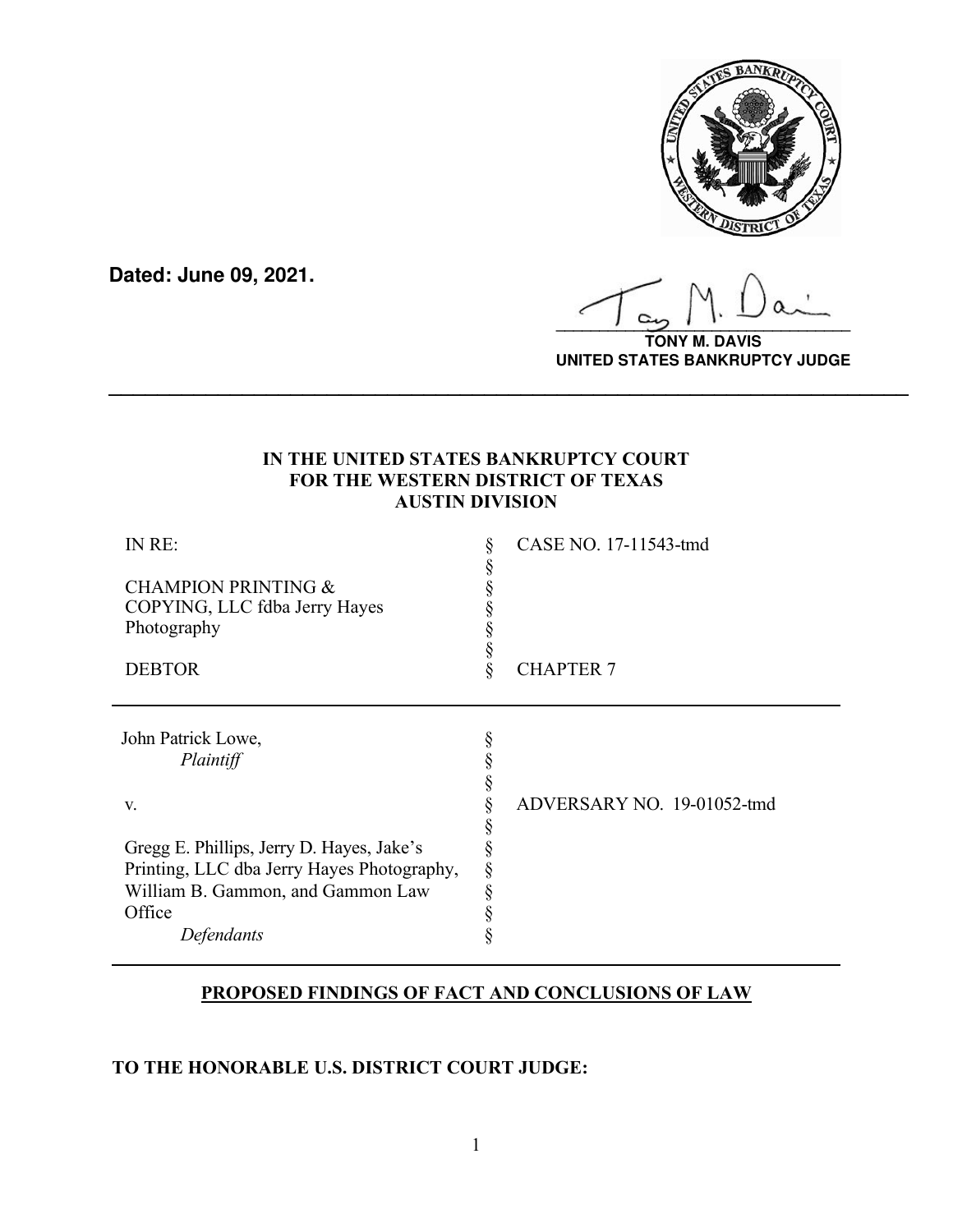The U.S. Bankruptcy Court for the Western District of Texas, Austin Division (Bankruptcy Judge Tony M. Davis), submits the following Proposed Findings of Fact and Conclusions of Law ("Proposed Findings and Conclusions") to the U.S. District Court for the Western District of Texas, Austin Division ("District Court") for consideration and review, in accordance with 28 U.S.C. § 157(c)(1) and Rule 9033 of the Federal Rules of Bankruptcy Procedure ("Bankruptcy Rules").

This is a malpractice suit filed by the Trustee for the corporate debtor, Champion, against lawyer Bill Gammon and his law firm, Gammon Law Office, for his actions in filing a restraint of trade lawsuit in state court on behalf of Champion. Because this malpractice suit is not a "core" proceeding as described in 28 U.S.C.  $\S$  157 (b)(2), and because not all parties here were willing to consent to the entry of a final judgment by this Court, this Court is limited to providing these Proposed Findings and Conclusions to the District Court.

# **I. Proposed Findings of Fact**

### **A. Cast of Characters**

1. Champion Printing & Copying was a company co-owned by Jerry Hayes and Greg Phillips. Joint Pre-Trial Order, 10, ECF No. 90. At least since 2014, Hayes worked under Champion's name as a high-end wedding photographer and was primarily retained by wedding vendors like florists and venues to photograph their work at private weddings. *Id.*; Trial Tr. 27:22-24.

2. Jennifer Nichols and Jennifer Lindberg are also wedding photographers, but they typically contract with the bride and groom or their families to photograph the entire wedding. Joint Pre-Trial Order, 10, ECF No. 90.; Trial Tr. 27:13-19.

3. Following disputes between Hayes and Nichols, and between Hayes and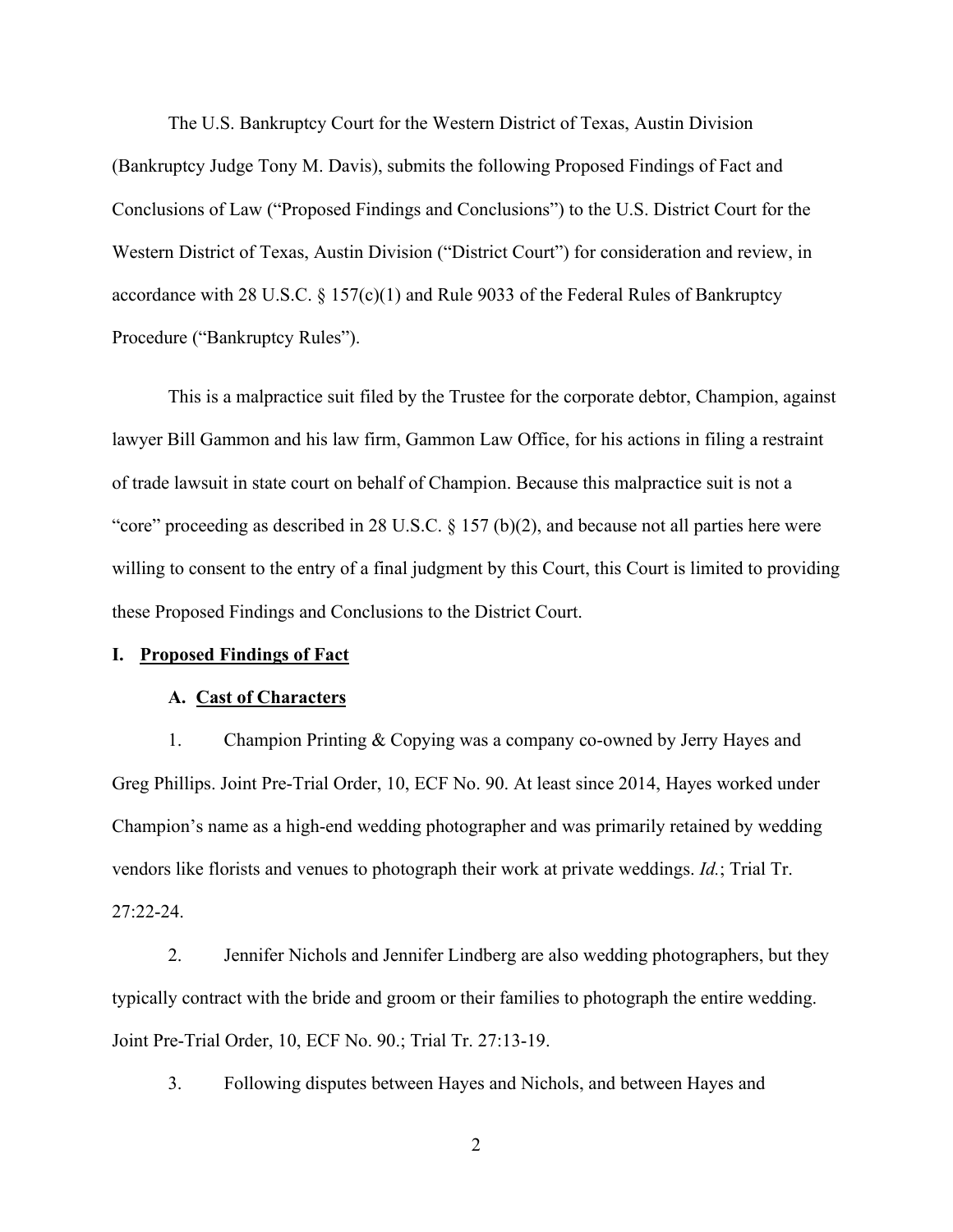Lindberg, Hayes retained Defendants Bill Gammon and Gammon Law Office, PLLC to represent Champion in a state court suit against Nichols and Lindberg. Joint Pre-Trial Order, 10, ECF No. 90. In this state court suit, Champion pleaded theories based on restraint of trade and tortious interference. Pl.'s Ex. 3.

4. The state trial court granted summary judgment for Nichols and Lindberg on all of Champion's claims, including the restraint of trade theories, and awarded Nichols and Lindberg sanctions for \$41,518.75 against Champion. Joint Pre-Trial Order, 11, ECF No. 90. On appeal and cross-appeal, the state court of appeals affirmed the sanctions and the summary judgment. *Id*. The Texas Supreme Court denied review. *Id.*

5. Champion then filed for bankruptcy and John P. Lowe was appointed Trustee. *Id.* at 9. Lindberg and Nichols each filed a proof of claim in the bankruptcy case for the amount of the sanctions award and were the only two creditors in the case. *Id.* at 11.; Trial Tr. 18:21-25.

6. After his appointment, the Trustee filed this adversary proceeding alleging, among other things, that Gammon Law Office and Bill Gammon individually were liable to Champion for malpractice. *Id.* at 12:15-16. Compl., 18-19, ECF No. 1. The Trustee alleged damages in the amount of the court-ordered sanctions along with the amounts Champion paid to Gammon Law Office to pursue the suit. *Id.* at 20.

### **B. Hayes' Dispute with Lindberg**

7. In December 2013, Hayes was hired by wedding vendor Townsley Events to photograph its decor at a wedding the following summer. Pl.'s Ex. 1, at 6; Defs.' Ex. 5A, at 2. The bride and groom's family hired Lindberg to photograph the same wedding. Defs.' Ex. 5A, at 1. The record does not indicate which contract came first.

8. Before the wedding, Townsley reached out to Lindberg by email to advise that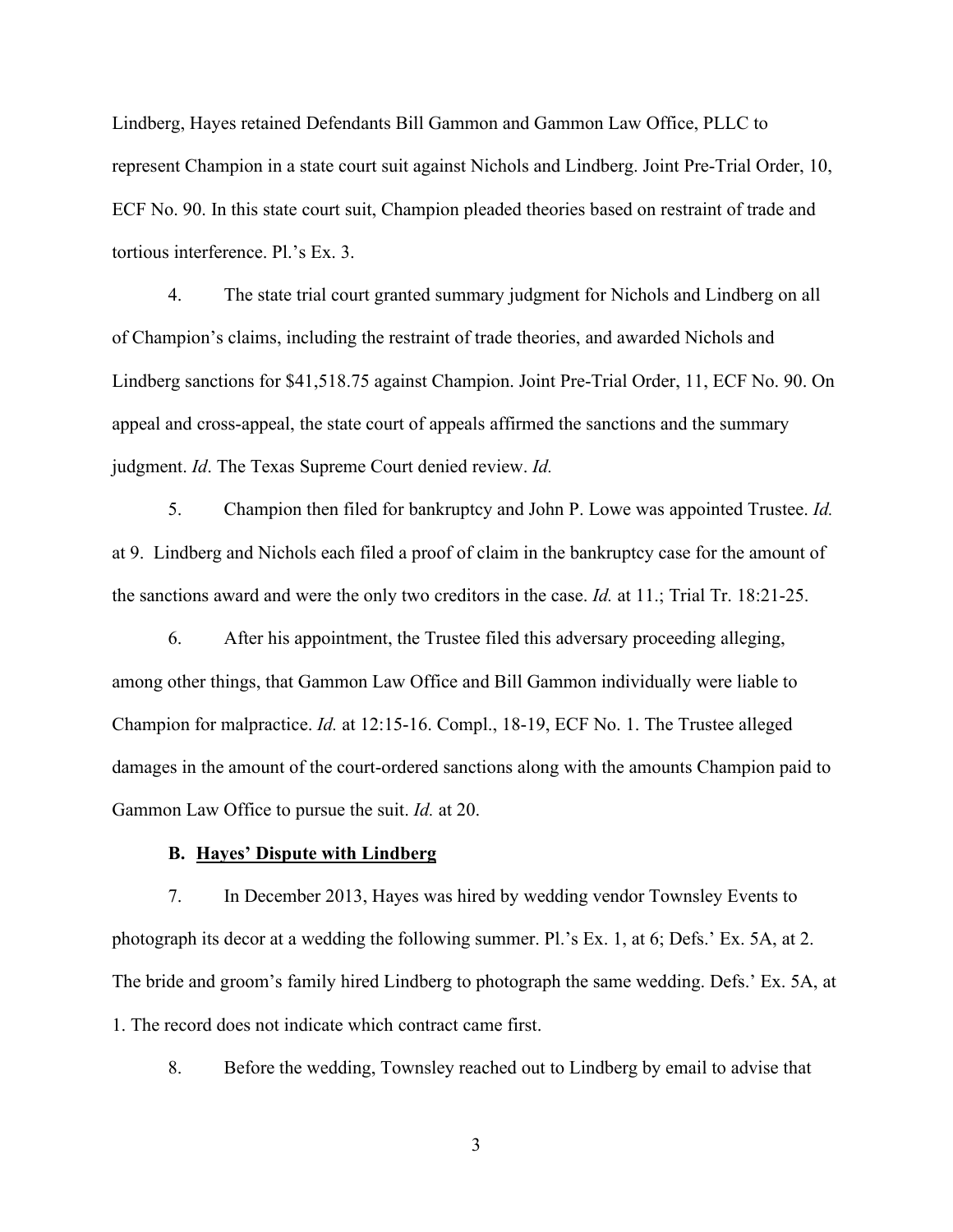she had hired Hayes as a vendor photographer for the upcoming wedding. Defs.' Ex. 5A, at 2. Lindberg replied that, because of an exclusive photographer clause in her contract with the bride and groom, no other photographers could be present at the wedding. *Id*. at 1; Trial Tr. 33:8-13. Lindberg explained various reasons for enforcing her exclusive photographer clause, including client privacy and product quality. *Id.*; Trial Tr. 34:7-22. Townsley forwarded this email exchange to Hayes, who forwarded it to Gammon. Defs.' Ex. 5A, at 3. Following these conversations, Townsley Events terminated its contract with Hayes and Champion. Pl.'s Ex. 1, at 6.

## **C. Hayes' Dispute with Nichols**

9. During this same time, Hayes was involved in a similar dispute with another local photographer, Jennifer Nichols.

10. On March 25, 2014, Hayes and wedding florist Abby Daigle signed a contract for Hayes to photograph Daigle's floral arrangements during a wedding the next month. Pl.'s Ex. 1, at 5. The wedding party retained Nichols as the photographer, but the record does not indicate which contract came first. Def. Ex. 4:1. A month before the wedding, Daigle emailed Nichols to advise that Hayes would be photographing for her and other vendors. Defs.' Ex. 4:1. Nichols responded and advised Daigle that, as the "exclusive contracted photographers" for the wedding, Nichols would provide Daigle with images at no charge and that vendor photographers like Hayes would not be allowed. Def. Ex. 4(3/27):1;8-9; Trial Tr. 40: 12-21. Following a long email exchange between Nichols and Daigle, Daigle terminated her contract with Hayes and Champion. Defs.' Ex. 4(3/27):8. Daigle forwarded the emails between herself and Nichols to Hayes, who sent them to Gammon. Defs.' Ex. 4(3/28):6.

#### **D. Developing the State Court Lawsuit**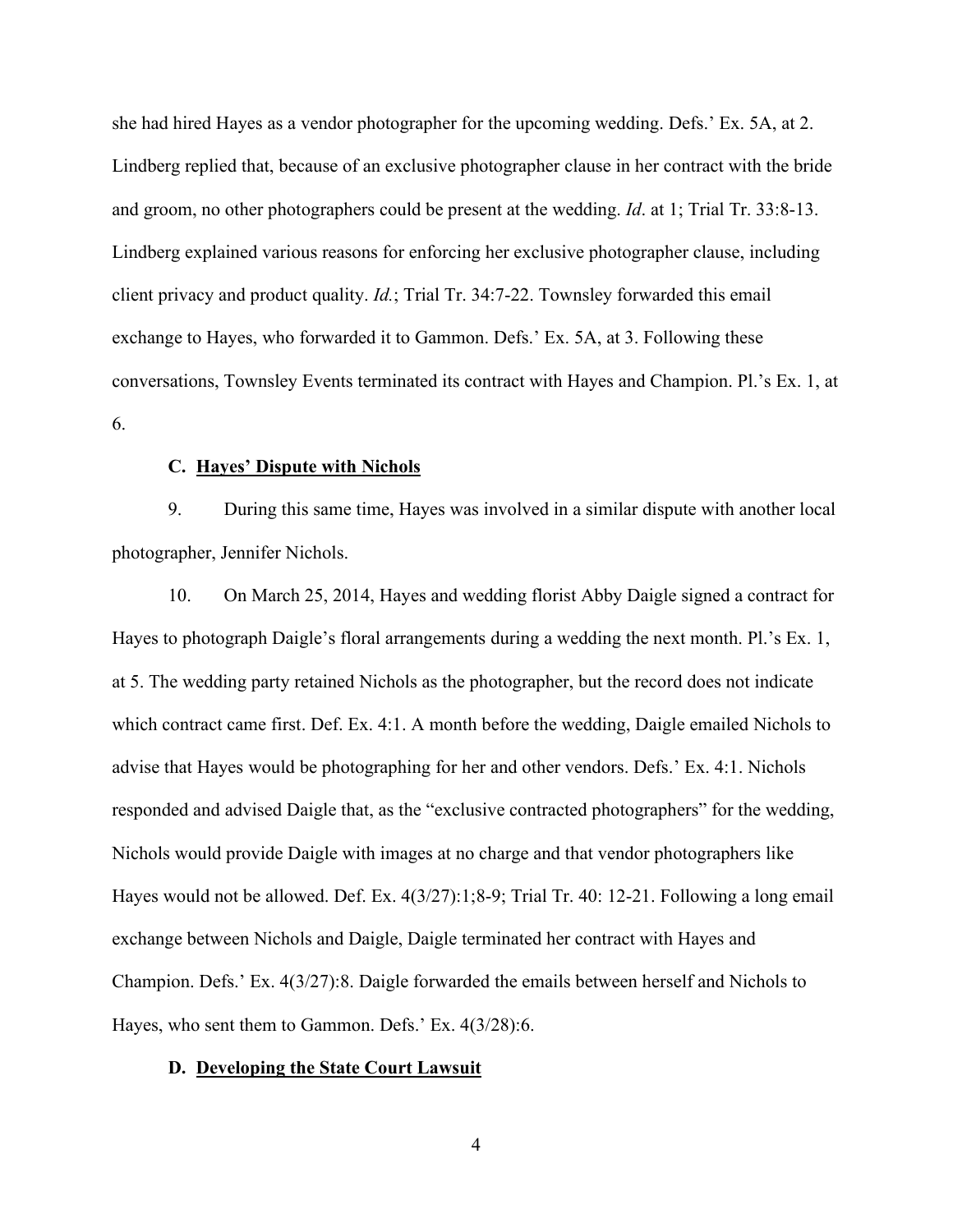11. Because of these disputes, in April 2014 Jerry Hayes contacted Gammon Law Office about representing Champion in a lawsuit against Nichols and Lindberg. Joint Pre-Trial Order, 10, ECF No. 90. When drafting the lawsuit, Gammon had four primary sources of information from which to draw upon: First, the details of the disputes between Hayes, Nichols, and Lindberg, including the emails described above; Second, letters solicited from various wedding vendors and later, a meeting held at Gammon's office; Third, a letter from the potential defendant's attorney, Craig Barker; and Fourth, Hayes himself.

12. First, Gammon had the details of the disputes based on the email exchanges that were forwarded to him, described above.

13. Second, Gammon had insight gained from vendor letters and interviews. In crafting the lawsuit, Gammon solicited letters from wedding vendors in support of Hayes. Defs.' Ex. 13; Defs.' Ex. 23, at 3. In the letters, dated between April and May 2014, two wedding photographers said they were able to work in harmony with Hayes acting as a vendor photographer at weddings where they were hired by the bridal party. Defs.' Ex. 13. Other letters from a variety of vendors, from event planners to ice sculptors, shared their appreciation of Hayes' work and the value of his photographs to their businesses. *Id*. Gammon had the information from the vendor letters available to him before filing the first petition in June 2014. *Id.*; Joint Pre-Trial Order, 10, ECF No. 90. After filing the first and second petitions, Gammon also held a meeting of about two dozen vendors at his office. Trial Tr. 73:4-6; 117:16-19; Defs.' Ex. 22, at 3. He testified that the interviews at this meeting confirmed his tortious interference theories. Trial Tr. 73:1-11*.* The third and final petition was filed after this meeting. Pl.'s Ex. 3, at 16.

14. The third piece of information available to Gammon was a cease and desist letter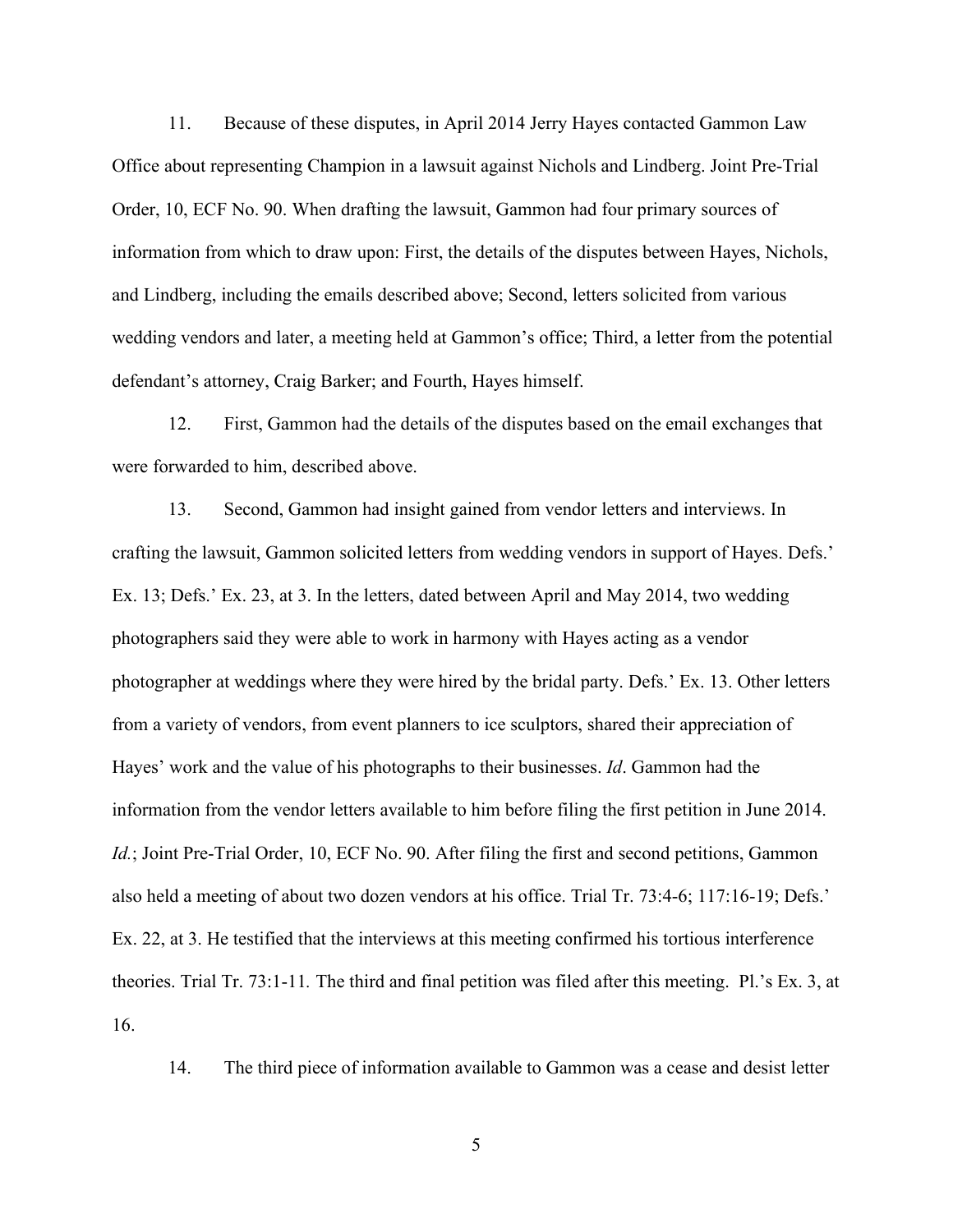sent to him by attorney Craig Barker that informed Gammon of the possible causes of action Lindberg had against Hayes and requested that Hayes "cease interfering with Ms. Lindberg's existing contracts and contractual relations and prospective relations." Defs.' Ex. 8, at 4. In the letter, Barker explained the purpose of the exclusive photographer clause, listed the elements for both tortious interference with existing contracts and tortious interference with prospective relations, and briefly outlined Lindberg's potential case against Hayes. Defs.' Ex. 8.

15. Finally, Gammon had access to Hayes, his client, and his knowledge of the disputes and the Austin wedding market. Gammon testified that he corresponded with Hayes by email. Trial Tr. 117:12-15. Emails in evidence show that Gammon was also copied on or forwarded emails between Hayes and Tony Read, Gammon's associate. Pl.'s Ex. 33. In one email forwarded to Gammon, Read and Hayes discuss the size of the Austin market. And at the malpractice trial, Hayes testified that Lindberg and Nichols did not control either the international or the local Austin wedding photography market. Trial *Id.* at 9-10; Tr. 49:18-22. The size of the market, and the issue of control are both relevant to the restraint of trade theories. Emails and testimony establish that Hayes was an active client and that this knowledge about the disputes and the market was available to Gammon before filing suit. Trial Tr. 116:5-11; 117:12- 15. *See generally* Pl.'s Ex. 33.

### **E. What Happened in State Court**

16. On June 4, 2014, Champion sued Nichols and Lindberg. Pl.'s Ex. 1. In the Second Amended Petition, the live pleading when the state court granted summary judgment, the Gammon Defendants made four relevant allegations on behalf of Champion. Pl.'s Ex. 3. They alleged conspiracy to restrain trade under TEX. BUS. & COMMERCE CODE  $\S$  15.05 (a) and (c), tortious interference with existing contracts, and tortious interference with prospective relations.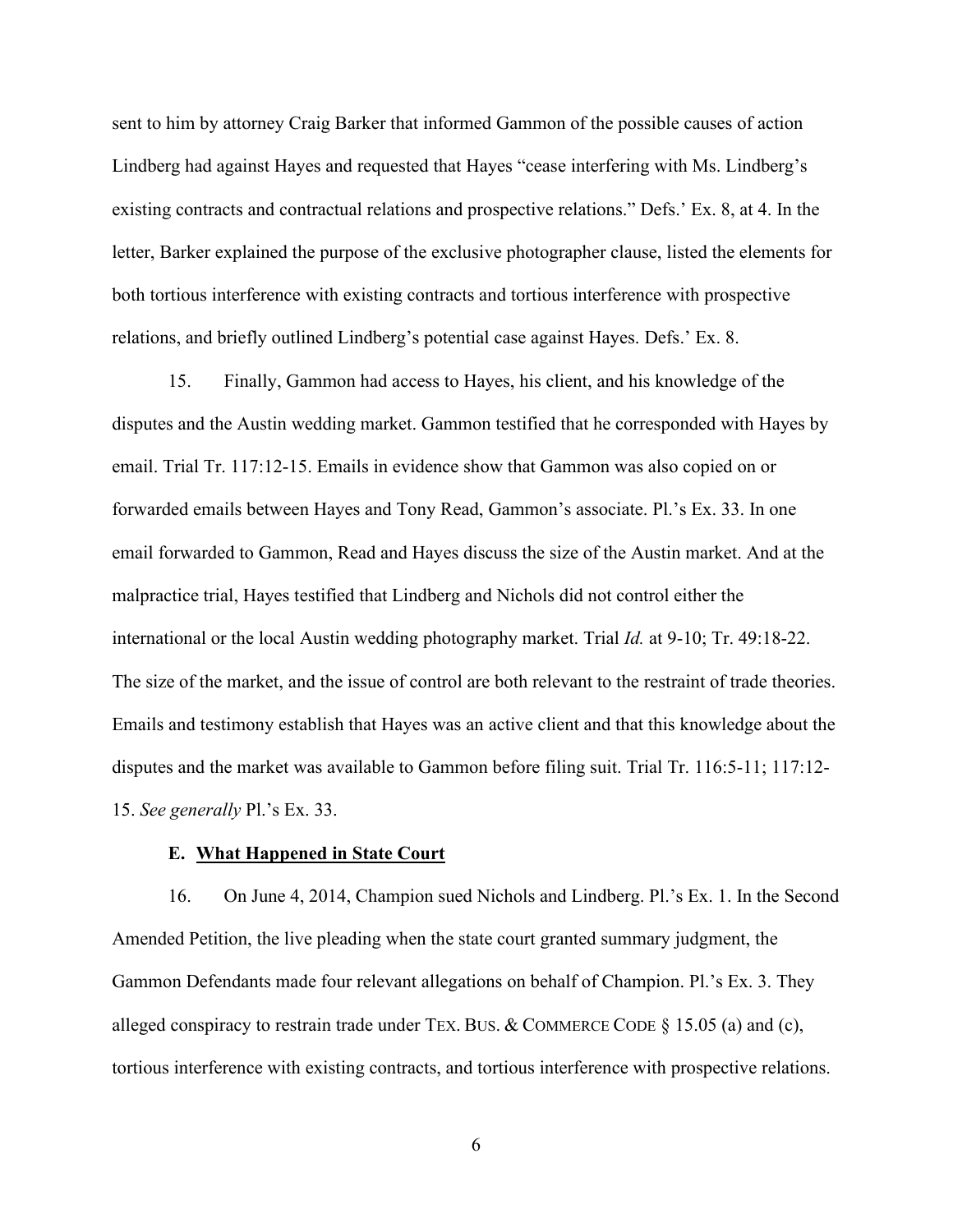*Id*. Nichols and Lindberg answered and counterclaimed against Champion, ultimately obtaining a summary judgment dismissing all Champion's causes of action. Joint Pre-Trial Order, 11, ECF No. 90.

17. Nichols and Lindberg then filed a motion for sanctions against Champion, Hayes, attorneys Gammon and Read, and Gammon Law Office. Pl.'s Ex. 9, at 1; Trial Tr. 18:1-3. The court sanctioned Champion but did not sanction its counsel. Pl.'s Ex. 15, at 1. The trial court found that under Texas Civil Practice and Remedies Code Chapter 10 and Texas Rule of Civil Procedure 13, sanctions were appropriate for numerous reasons, including that Champion "knew or should have known that it was groundless to assert that…two local photographers, control [the] worldwide high-end wedding industry about which he pled...." *Id*. at 2. That court also found that Hayes's online comments about the lawsuit were evidence of bad faith and improper purpose in filing suit. *Id*. As a result, Champion—but not the Gammon Defendants—was ordered to pay attorney's fees to Nichols and Lindberg totaling \$41,518.75. *Id.* at 1; Trial Tr 18:21-25.

18. Champion appealed both the summary judgment ruling in favor of Nichols and Lindberg and the sanctions award. Pl.'s Ex. 23, at 12. In the appeal from the summary judgment, Champion argued that the trial court erred in two ways. First, Champion argued that granting summary judgment was "an improper method of challenging deficiencies in pleadings" and instead, special exceptions should have been used. *Id.* at 22. Second, Champion argued that granting summary judgment was improper because it raised genuine issues of material fact. *Id.* In affirming the summary judgment, the appellate court found that the claims could not have been cured by amending the pleadings because the facts could not support an antitrust claim and because the tortious interference claims either relied on the failed antitrust claims or were subject to the defense of justification. *Id.* at 25.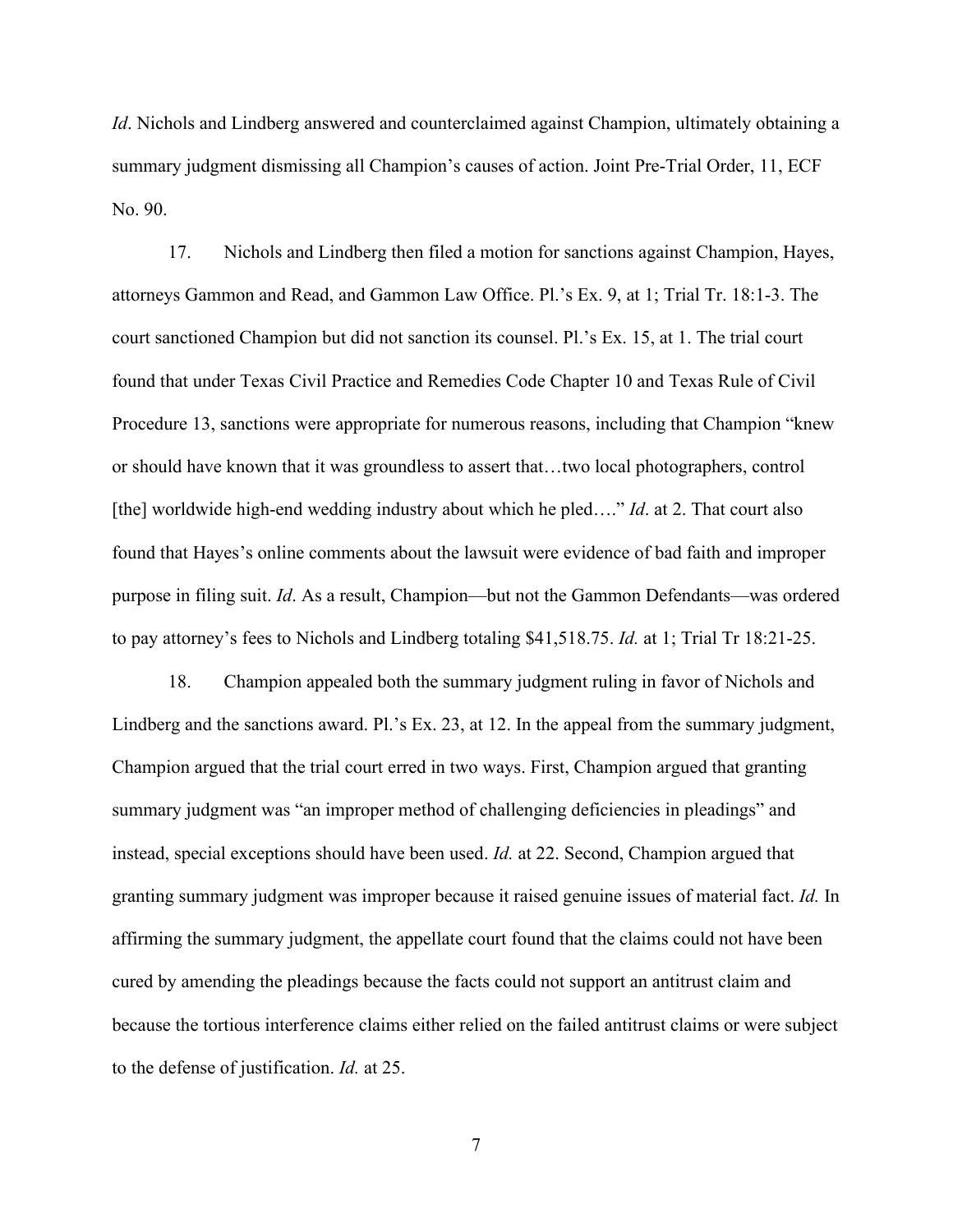19. The appellate court also reviewed and upheld the imposition of sanctions, finding that the trial court did not abuse its discretion when it found that Champion, "(1) made groundless assertions of facts, and (2) brought the lawsuit for improper purposes…," and thus sanctions against Champion were proper under Chapter 10 of the Texas Civil Practice and Remedies Code.<sup>[1](#page-7-0)</sup> Pl.'s Ex. 23, at 20. Specifically, the appellate court found that the assertion of a restraint-of-trade cause of action, an antitrust claim, lacked evidentiary support and so imposing sanctions was proper under Chapter 10. *Id.* at 19-20. The appellate court based its finding on the fact that Champion knew "Nichols and Lindberg did not control a significant market share of the international (or, in fact, local) wedding industry and that an antitrust cause of action based on this fact situation was groundless." *Id*. at 20.

### **F. Bankruptcy Proceedings**

20. After Champion's petition for review of the appellate court decision was denied by the Texas Supreme Court, Champion filed for bankruptcy. Joint Pre-Trial Order, 11, ECF No. 90. Nichols and Lindberg filed proofs of claim based on the sanctions award in the bankruptcy case. *Id.* The Trustee then filed this adversary proceeding against co-owners of Champion, Phillips and Hayes, and attorney Bill Gammon and Gammon Law Office. *Id.* at 12. After mediation, Hayes, Phillips, and another entity settled with the Trustee and were released from the case. ECF No. 100. On motion by Gammon and Gammon Law Office, all claims except legal malpractice were dismissed against them. ECF No. 29. Following an amended complaint, Gammon and Gammon Law Office filed a motion for summary judgment, as did Nichols and Lindberg. ECF Nos. 55; 62. Both motions were denied, and the issue of malpractice was tried.

<span id="page-7-0"></span><sup>1</sup> In their cross-appeal, Nichols and Lindberg argued that the trial court erred in not imposing sanctions on Champion's attorneys and by not holding Champion's attorneys jointly and severally liable. But the appellate court refused to address this issue because Nichols and Lindberg did not object to the sanctions order at the trial level and so the error was not preserved. Pl.'s Ex. 23, at 10.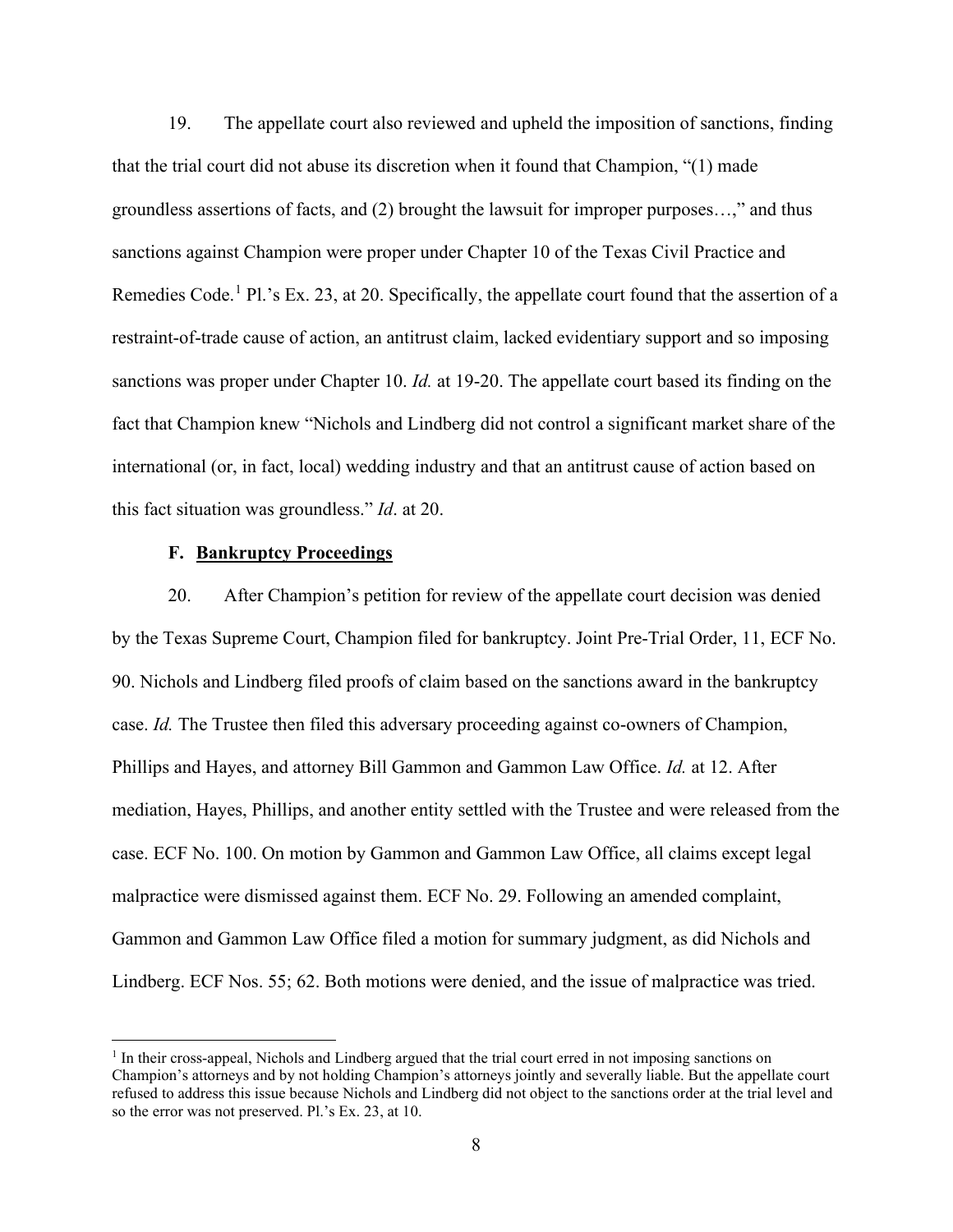ECF Nos. 76; 77. At trial, Gammon testified that he was "responsible for the pleadings that came out of the law office at that time" and that "ultimately, the buck stops here," assuming at least some responsibility for the state court suit. Trial Tr. 69:16-19. Because only Gammon, and not Gammon Law Office, can directly commit malpractice, the rest of these findings and conclusions will focus on Bill Gammon.<sup>[2](#page-8-0)</sup>

# **II. Proposed Conclusions of Law**

### **A. Opposing theories of the case**

21. Under Gammon's theory of the case, to evaluate the Trustee's claim – that the lawsuit was groundless and never should have been filed – we need to see what Gammon knew or should have known based on the facts and the law when the case was filed to determine whether a reasonably prudent attorney could have made the same decision. Defs.' Post-Trial Br.1-3, ECF No. 110. The Trustee and his expert have taken a different approach; they assert that the analysis is 20-20 hindsight. The Trustee urges the Court to adopt the opinions of the state trial and appellate courts as the "law of the case," which found that the pleadings were groundless. Pl.'s Post-Trial Br. 5, ECF No. 106; Pl.'s Post-Trial Reply 2, ECF No. 111. He argues that those state court findings compel a finding of malpractice here. Post-Trial Reply 6-7, ECF No. 111. For the reasons described below, the Court adopts Gammon's theory and will only consider facts that could have reasonably been known to Gammon when the case was filed.

#### **B. Law of the Case**

22. The Trustee argues that the state court findings are "law of the case" that this

<span id="page-8-0"></span><sup>2</sup> The Ohio Supreme Court found in *Nat'l Union Fire Ins. Co. v. Wuerth* that only individuals practiced law and thus a law firm could not directly commit malpractice. Thus, a law firm could only be held vicariously liable for malpractice when a principal or associate was also liable. 122 Ohio St. 3d 594 (2009)(finding there was no claim for malpractice against a firm when the claims against relevant principals and employees were either dismissed or never pleaded). While this case is merely persuasive, the same logic applies here. For this reason, findings and conclusions about malpractice, other than liability for damages, apply only to Gammon individually.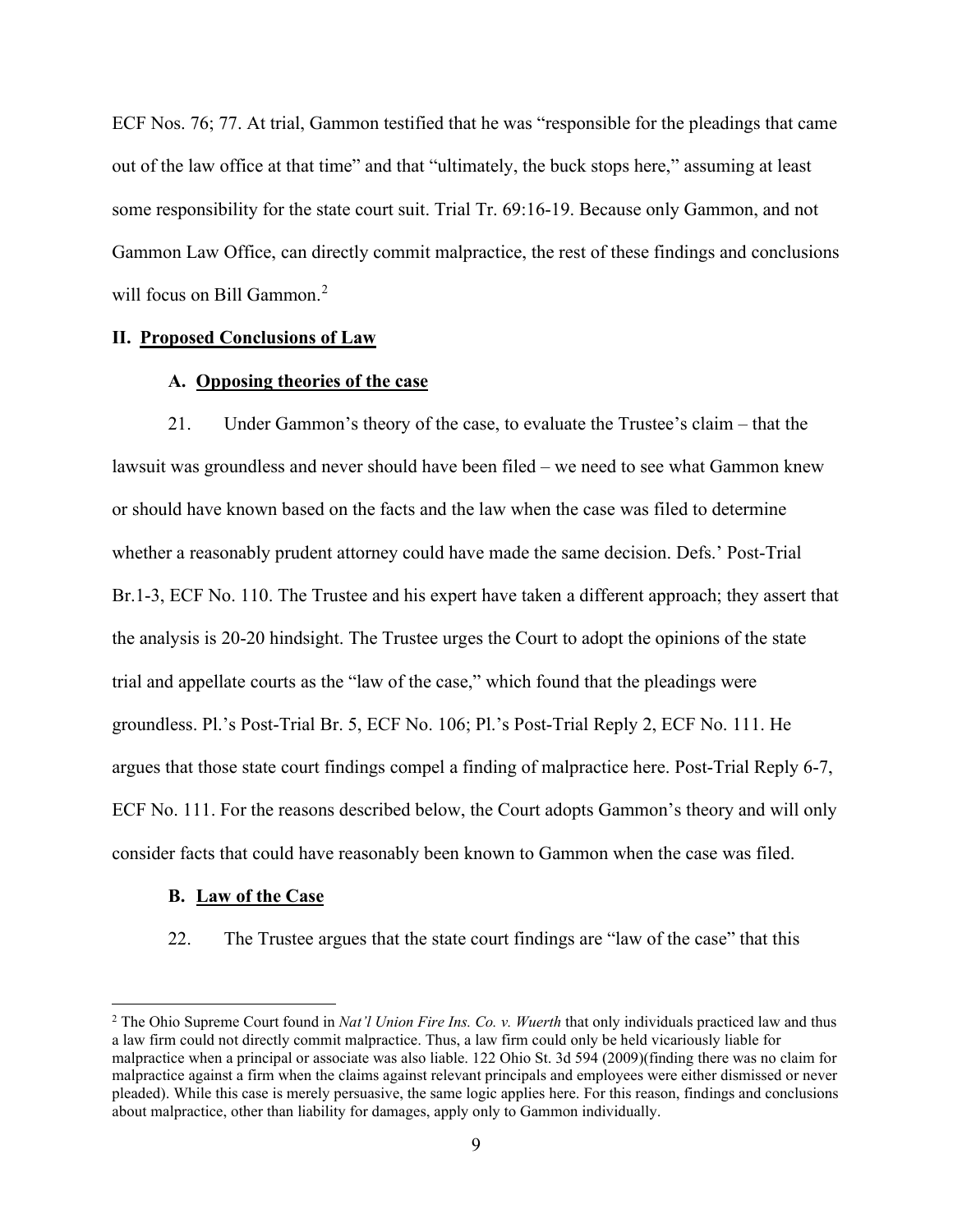Court cannot second-guess. If the Trustee is correct, then what happened in state court controls the outcome here.

23. "The law of the case doctrine provides that a decision of a factual or legal issue by an appellate court establishes the law of the case and must be followed in all subsequent proceedings in the same case in the trial court." *Lyons v. Fisher*, 888 F.2d 1071, 1074 (5th Cir. 1989)(internal quotations omitted); *See also Briscoe v. Goodmark Corp.*, 102 S.W.3d 714, 716 (Tex. 2003)(law of the case requires that questions of law decided on appeal to a court of last resort will govern the case throughout its subsequent stages).

24. As alluded to above, the Trustee has argued here that the state appellate court opinion is the "law of the case" and is outcome determinative in this proceeding. But the proceedings in state court and the proceedings here are two different cases. The subject matter is different. In the state court, the claims at issue were antitrust and tort claims, but here the issue is negligence in the context of malpractice. The parties are also different. In the state court, Champion sued Nichols and Lindberg, while here the Trustee, on behalf of Champion, is suing the Gammon Defendants. Because these are two different cases, the "law of the case" does not apply. § 4478 Law of the Case, 18B Fed. Prac. & Proc. Juris. § 4478 (2d ed.); *In re W.R. Grace & Co.*, 591 F.3d 164, 174 (3rd Cir. 2009) (bankruptcy court did not apply law of the case doctrine when state court suit did not involve the same parties and issues).

### **C. Malpractice**

25. Under Texas law, a lawsuit for legal malpractice is based on negligence. *Cosgrove v. Grimes*, 774 S.W.2d 662, 664 (Tex. 1989) (citations omitted). An action for negligence is based on four elements: a duty owed, a breach of that duty, proximate cause, and damages. *Id.* at 665 (citing *McKinley v. Stripling*, 763 S.W.2d 407 (Tex. 1989)). In evaluating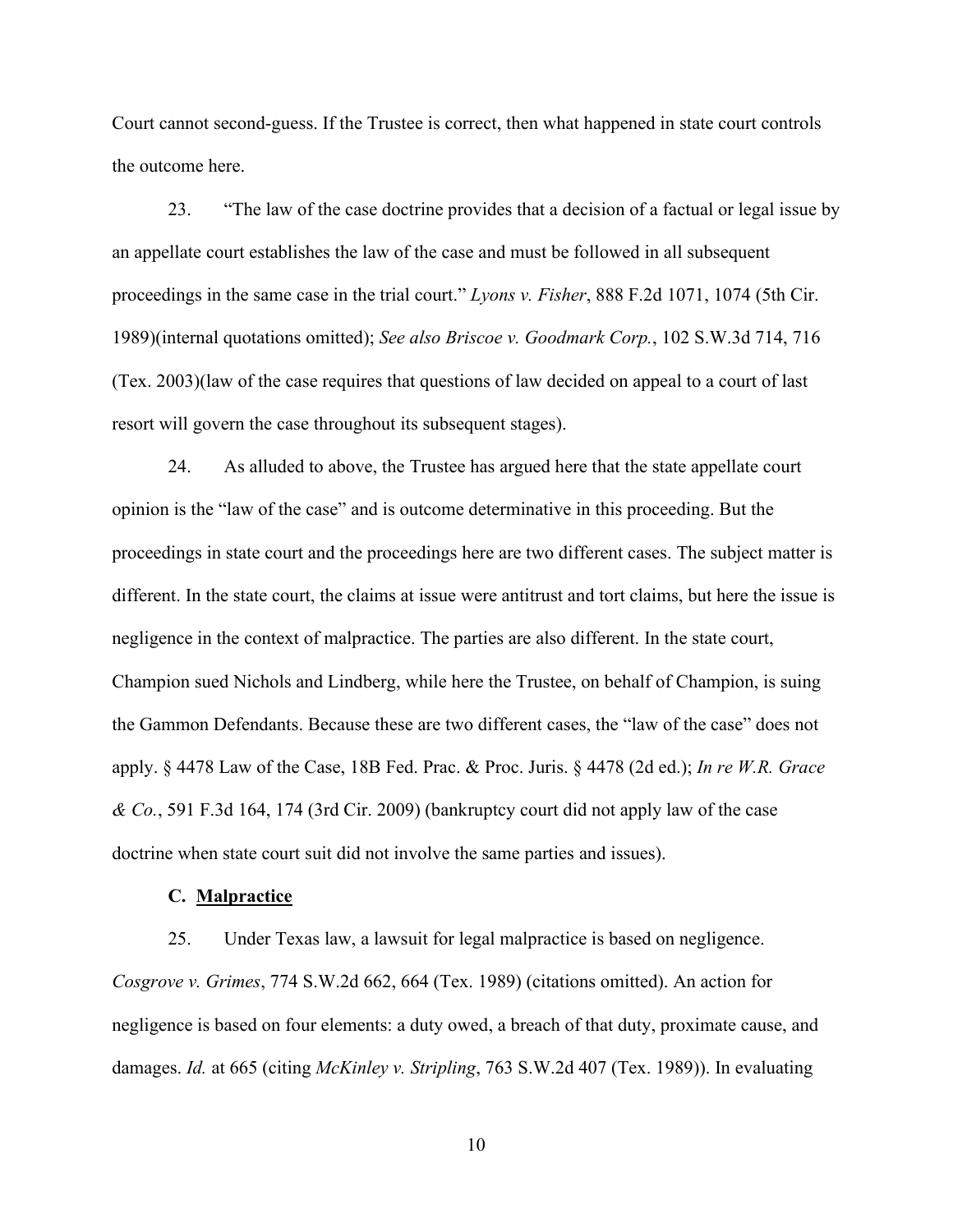breach, a lawyer's conduct is compared to that of a reasonably prudent attorney, evaluated in light of the information the lawyer had at the time. *Cosgrove*, 774 S.W.2d at 664. "If an attorney makes a decision which a reasonably prudent attorney *could* make in the same or similar circumstance, it is not an act of negligence even if the result is undesirable." *Id.* at 665 (emphasis in original). In analyzing the issue of malpractice here, the Court will only consider facts that were known or could have been known to Gammon when the lawsuit was filed.<sup>[3](#page-10-0)</sup>

26. Causation in a legal malpractice case "may be beyond the jury's common understanding and require expert testimony." *Alexander v. Turtur & Assocs.*, 146 S.W.3d 113, 119 (Tex. 2004). For this reason, Texas courts hold that "a plaintiff in a legal malpractice suit is required to present expert testimony regarding causation and the standard of skill and care ordinarily exercised by an attorney." *Cantu v. Horany*, 195 S.W.3d 867, 873 (Tex. App. 200) (citing *Alexander*, 146 S.W.3d at 119-20). At issue here was a judgment call by Gammon involving the application of a technical area of the law: the state antitrust statute. *Alexander*, 146 S.W.3d at 119-20.

27. Both parties here retained experts. The Trustee's expert testified that Gammon "[was] negligent in filing a frivolous or groundless pleading on behalf of Champion." Trial Tr. 85:3-5. But he based his opinion that the pleadings were frivolous or groundless on the findings of the state court, asserting they were the law of the case and "beyond contestation by the Gammon defendants." Trial Tr. 85:12-15*.* Indeed, the Trustee's expert testified that he relied substantially, if not entirely, on what the two state courts found in forming his opinion. Trial Tr. 101:18-25; 102:1. Gammon's expert took a different approach. His opinion did not rely on the

<span id="page-10-0"></span><sup>&</sup>lt;sup>3</sup> The litigation that ensued following the state court petition could not have been known to Gammon when the petition was filed. Thus, this Court cannot fairly impute knowledge of the future outcome of the state court case to Gammon, and that is the fatal flaw in the Trustee's theory of the case.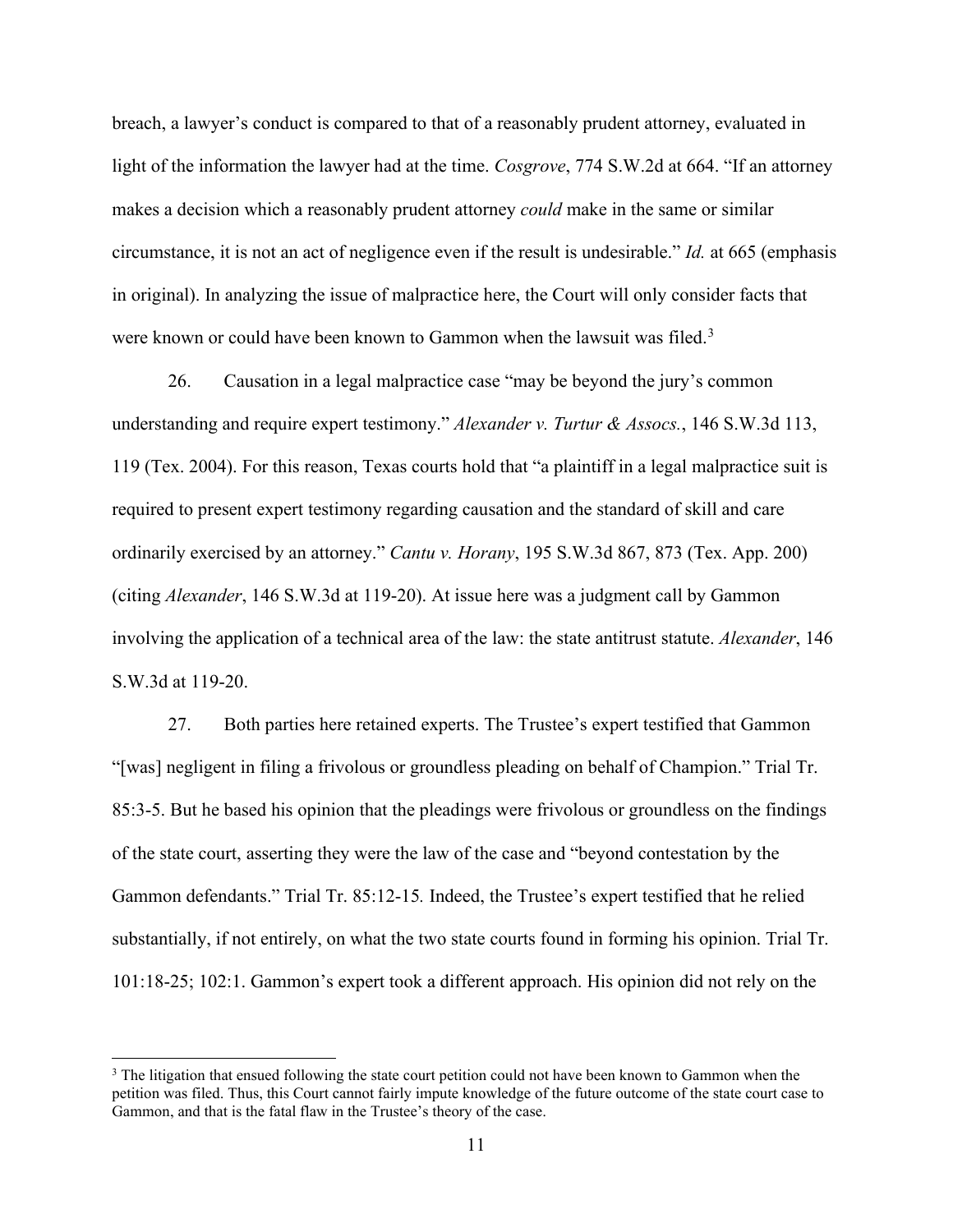state court findings, but instead involved his own analysis of the claims, their elements, selected case law, and the state court petition, ultimately concluding that a prudent attorney could have filed the pleadings. Defs.' Ex. 21, at 9.

28. As discussed above, the proper inquiry is to evaluate what was known or could have been known to Gammon when the lawsuit was filed, not 20-20 hindsight as argued by the Trustee and his expert. By adopting the state court opinion as dispositive on whether the pleadings constituted an act of malpractice, the Trustee's expert failed to provide testimony as to the standard of care or produce an opinion based on what could have or should have been known to Gammon when the state court suit was filed. Because Texas law could be read to require expert testimony on causation and the standard of care in a malpractice case, the Trustee has failed to carry his burden and cannot succeed on a malpractice claim. Although the report prepared by Gammon's attorney contains some limitations, detailed below, the Court is reluctant to second-guess the expert's considered opinion.

#### **III. Alternative Conclusions**

29. Both parties concede that Gammon owed a duty of care to Champion as a client. Joint Pre-Trial Order, 10, ECF No. 90. The issues of breach, causation, and damages are contested. *Id.* at 12. For the reasons enumerated below, if a court were willing to substitute its own judgment and look beyond the expert testimony, that court could conclude that filing the state court lawsuit was an act of malpractice. *See ASARCO LLC v. Americas Mining Corp*., 396 Bankr. 278, 434 (S.D. Tex. 2008) (alternative findings offered by trial court to expedite disposition on review).

30. This Court offers the alternative conclusions discussed below as the way the case *could* – and possibly should – have come out. That said, this Court maintains that the conclusion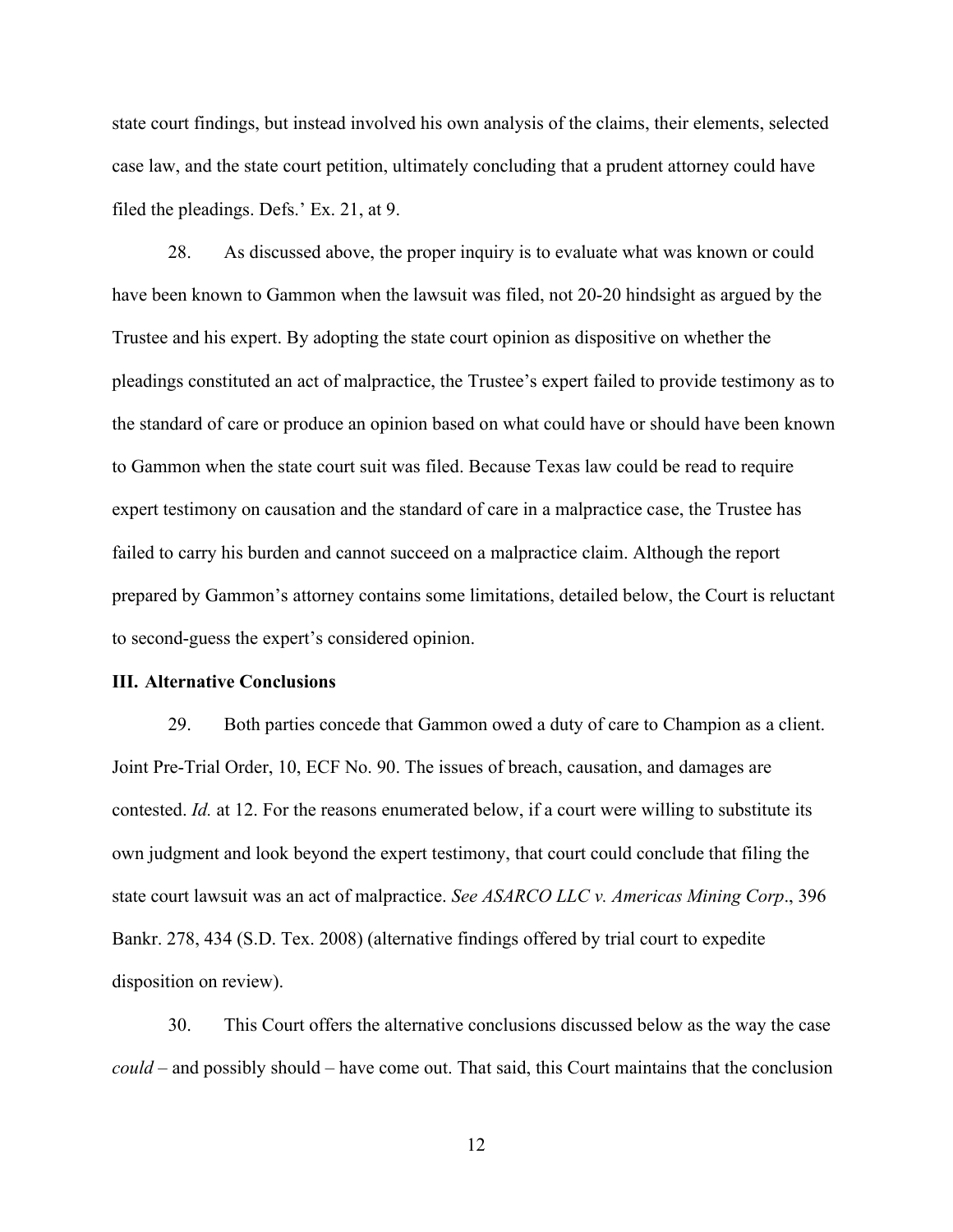above is how the case *should* come out. The alternative conclusions below do not reflect the case that was tried. The Trustee tried the case based on his law of the case theory and held his expert to the same theory. The Trustee should be held to this choice.

# **A. The Pleadings in State Court**

31. As discussed above, Champion's state court petition alleged conspiracy to restrain trade, tortious interference with existing contracts, and tortious interference with prospective relations. Pl.'s Ex. 3.

### **1. Conspiracy to restrain trade**

32. Champion's restraint of trade allegations invoked the Texas Free Enterprise and Antitrust Act, TEX. BUS. & COMMERCE CODE  $\S$  15.05 (a) and (c). Pl.'s Ex. 3, at 8. The Texas law is modeled on existing federal law; Section 15.05 (a) is the analogue to  $\S$  1 of the Sherman Act, and §15.05(c) is the analogue to §3 of the Clayton Act. *Star Tobacco v. Darilek*, 298 F. Supp. 2d 436, 440-41 (E.D. Tex. 2003); *Caller-Times Pub. Co. v. Triad Communications, Inc.*, 826 S.W.2d 576, 580 (Tex. 1992). Accordingly, Texas courts look to federal interpretations of the relevant Acts to inform their interpretation of the Texas Antitrust Act. TEX. BUS. & COMMERCE CODE § 15.04; *DeSantis v. Wackenhut Corp*., 793 S.W.2d 670, 687 (Tex. 1990).

33. To assert an antitrust claim, a plaintiff must have standing. *Doctor's Hosp. v. Southeast Medical Alliance*, 123 F.3d 301, 305 (5th Cir. 1997) (requiring showing of injury-infact, antitrust injury, and proper plaintiff status). Standing and substantive liability are separate inquiries, yet oftentimes courts conflate the two. *Id*. Indeed, the state appellate court in this case commingled the two concepts, resulting in a confusing discussion. Pl.'s Ex. 23 at 23-24. Because of the muddled distinction between standing and substantive liability, this discussion will focus on the substance of the restraint of trade claims.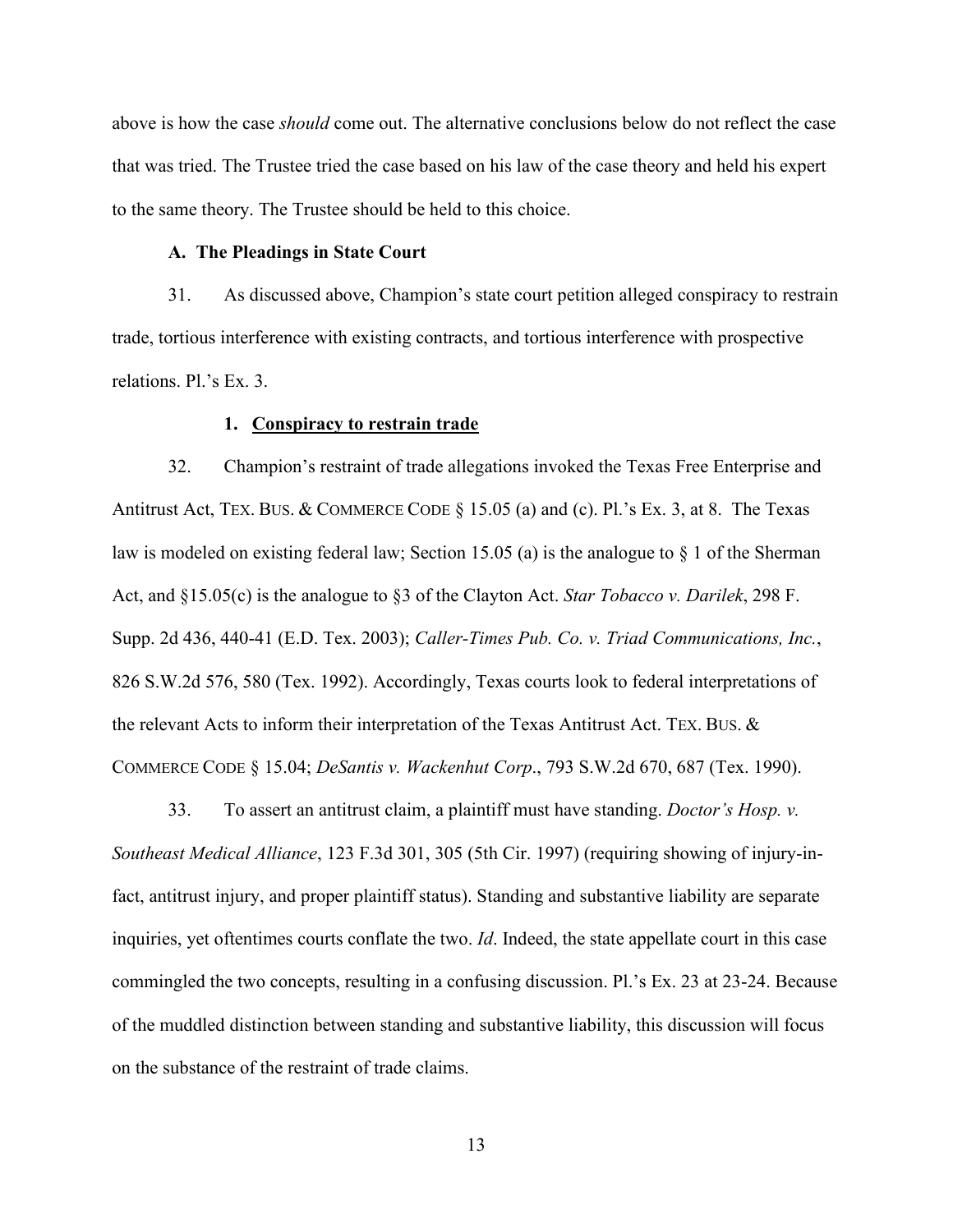34. For restraint of trade claims under both 15.05(a) and (c) and their federal counterparts, analysis begins by defining the relevant product and geographic markets. *Apani Southwest, Inc. v. Coca-Cola Enters.*, 300 F.3d 620, 625 (5th Cir. 2002). While the relevant markets were not explicitly defined in Champion's pleading, there are inferences to the relevant markets in the Second Amended Complaint. For instance, the complaint uses phrases like "luxurious hospitality industry," "[t]he effect of this condition is to substantially lessen competition in high-end pre-event photography.," and "small market of high-end event photography." Pl.'s Ex. 3, at 4; 9. Phrases like these suggest that the product market at issue was likely wedding photography, and context shows the local Austin geographic market was at issue.[4](#page-13-0) Though not pleaded elegantly, the markets at issue could be discerned.

35. Likely in response to the Trustee's extensive argument about whether the relevant market was pleaded, Gammon argues that he defined (admittedly, imprecisely) a niche market. Dfs.' Post-Trial Br., 9, ECF No. 110. While it's somewhat unclear whether Gammon's definition of the relevant market would pass muster under the detailed tests used by courts, even assuming it did, the restraint of trade claims would fail for the reasons described below. *See, e.g., Apani Southwest*, 300 F.3d at 625-627 (discussing tests to determine relevant product and geographic markets).

36. Read literally, Section 1 of the Sherman Act (and, by extension, section 15.05 (a) of the Texas Antitrust Act) would bar nearly any commercial contract as a restraint of trade. *U.S. v. Topco Assocs.*, 405 U.S. 596, 606 (1972). Instead, courts find that it bars only those acts that restrain trade unreasonably. *Id.*; *Marlin v. Robertson*, 307 S. W. 418, 427 (Tx. App. 2009). When

<span id="page-13-0"></span><sup>4</sup> Counsel for the Trustee expended great effort to attempt to prove Champion pleaded a worldwide market in the state court and that Nichols and Lindberg did not control the worldwide market. But because Nichols and Lindberg controlled neither the Austin market nor the worldwide market, the distinction is irrelevant for our analysis.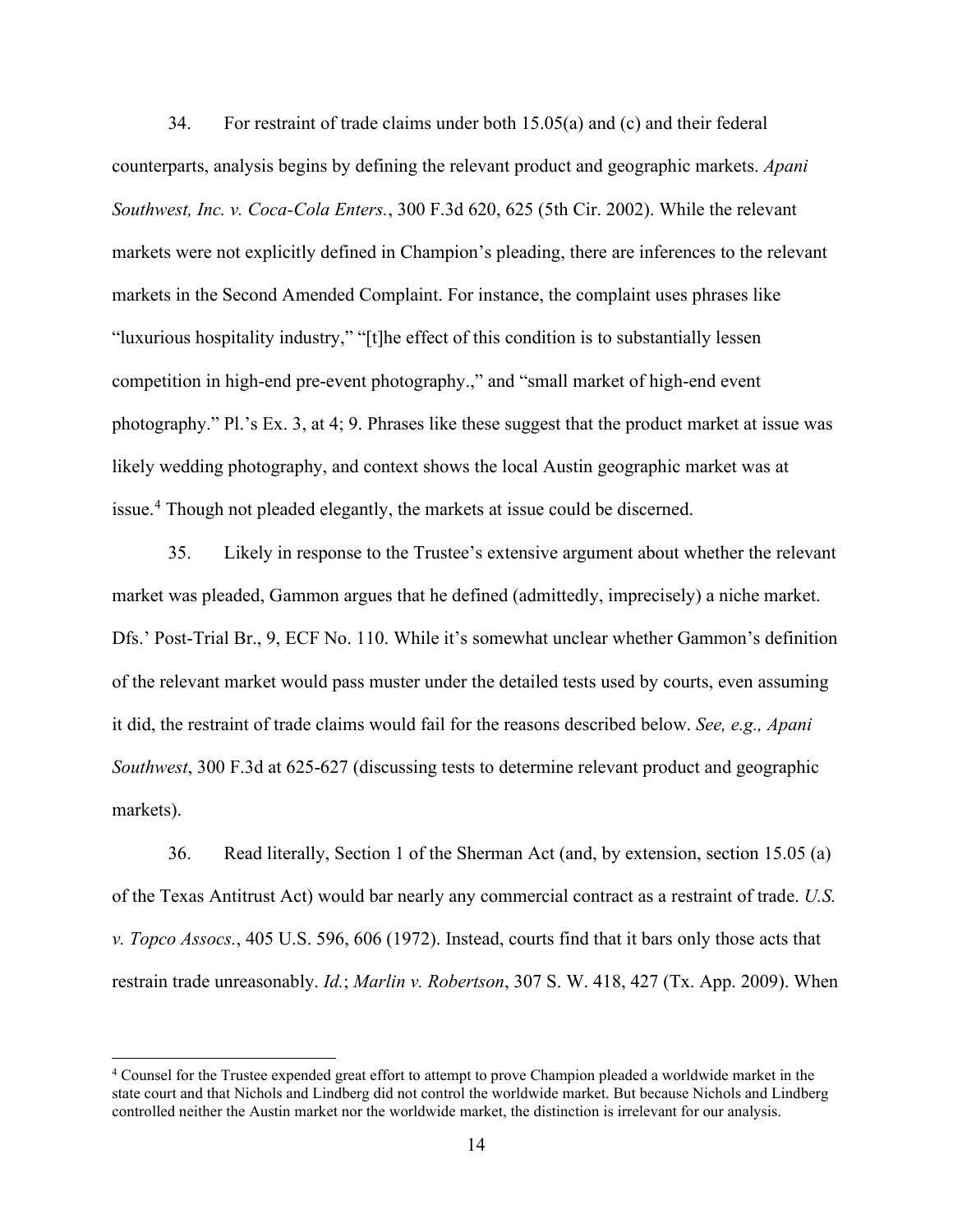assessing whether a restraint is unreasonable, courts typically use the "rule of reason" analysis.<sup>[5](#page-14-0)</sup> *Jayco Sys., Inc. v. Savin Bus. Machs. Corp.*, 777 F.2d 306, 317 (5th Cir. 1985); *Nat'l Soc'y of Prof'l Eng'rs v. United States*, 435 U.S. 679, 688, 98 S. Ct. 1355, 1363-65 (1978). Under the rule of reason, courts balance the anticompetitive effects of the practice with the procompetitive benefits to determine whether the "complained-of-actions unreasonably restrained trade" in the relevant market. *Apani Southwest*, 300 F.3d at 627; *Hornsby Oil Co. v. Champion Spark Plug Co.,* 714 F.2d 1384, 1392 (5th Cir. 1983) (must prove actions, on balance, adversely affected competition in relevant market). Generally, a plaintiff cannot succeed by showing an individual injury or elimination of a single competitor. *Marlin*, 307 S.W.3d at 429 (cannot demonstrate unreasonableness of restraint by showing own injury); *In re Mem'l Herman Hosp. Sys.*, 464 S.W.3d 686, 709 (Tex. 2015). The market power of the defendant is crucial to allegations under this section. *Associated Radio Service Co. v. Page Airways, Inc.*, 624 F.2d 1342, 1348 (5th Cir. 1980) (*citing Northwest Power Products, Inc. v. Omark Industries*, 576 F.2d 83 (5th Cir. 1978).

37. Champion pleaded that Nichols and Lindberg created a "monopoly" on photography at their events and as a result, Champion lost business and competition was lessened. Pl.'s Ex. 3 at 9. Merely pointing to Champion's individual economic injury was likely insufficient to show the unreasonableness of a restraint. *Marlin*, 307 S.W.3d at 429; *In re Mem'l Herman Hosp. Sys.*, 464 S.W.3d at 709. Additionally, Champion could not show that Nichols and Lindberg, two local photographers, exercised market power or controlled the Austin wedding photography market, such that their restraint on trade was unreasonable. *Associated Radio*, 524 F.2d at 1348; *Marlin*, 307 S.W.3d at 429. The testimony at the malpractice trial

<span id="page-14-0"></span><sup>&</sup>lt;sup>5</sup> Some agreements are so innately anticompetitive that courts do not engage in a detailed analysis of the industry. Such agreements are treated as "per se" anticompetitive. *Nat'l Soc'y of Prof'l Eng'rs v. United States*, 435 U.S. 679, 692, 98 S. Ct. 1355, 1365 (1978). There is no indication this treatment should apply here.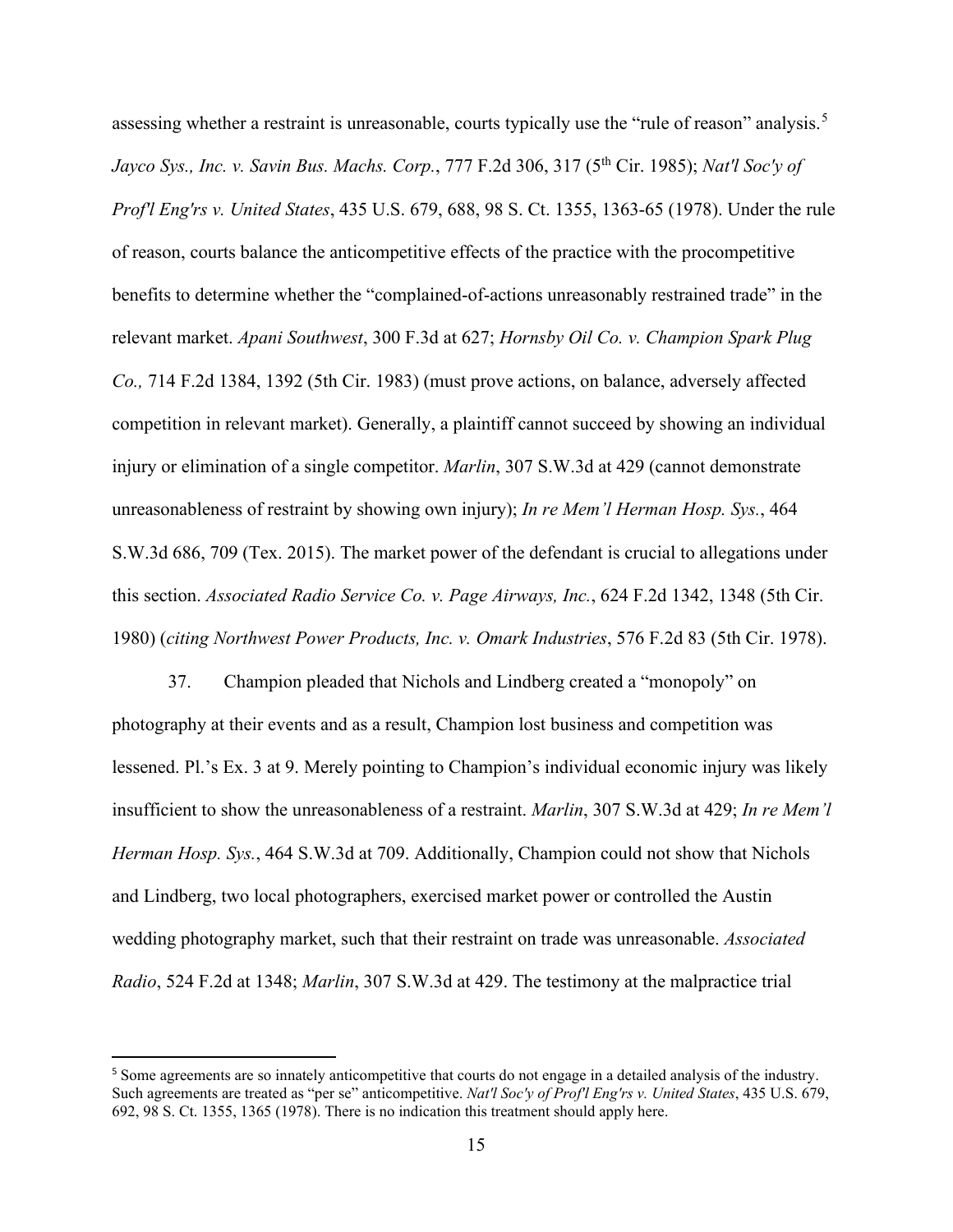established that Hayes, an active and engaged client with knowledge of market, does not believe that Nichols and Lindberg controlled the market. Trial Tr. 49:18-22. This indicates that, based on his client's knowledge or common sense, Gammon should have known this claim was not viable based on lack of market power. Based on the facts and the pleadings, success on this claim was highly unlikely, if not impossible.

38. Section 15.05(c) (and §3 of the Clayton Act) allows a claimant to challenge exclusive dealing arrangements that substantially lessens competition. *Star Tobacco*, 298 F. Supp. 2d at 441; *Apani Southwest*, 300 F.3d at 625. To demonstrate a claim, "the Supreme Court has held that a claimant must demonstrate: (1) the relevant product market, (2) the relevant geographic market, and (3) that the competition foreclosed by the arrangement constitutes a substantial share of the relevant market." *Star Tobacco*, 298 F. Supp. 2d at 445 (*citing Tampa Electric Company v. Nashville Coal Company*, 365 U.S. 320, 327-28 (1961)).

39. Gammon cites *Star Tobacco* for the proposition that the elimination of even a single competitor from the market can be enough to support a claim under  $15.05(c)$ . Defs.' Proposed Findings, 10, ECF No. 89. But as *Star Tobacco* points out, a plaintiff must establish that the competition foreclosed by the restraint constitutes a substantial share of the relevant market. *Star Tobacco*, 298 F. Supp. 2d at 444. Champion made no such allegation and, based on Hayes testimony, could not have done so in good faith.<sup>[6](#page-15-0)</sup>

40. While Gammon's expert, the only expert to analyze the facts known at the time, concluded a reasonably prudent attorney could have filed these claims, that expert failed to address the deficiencies noted above. Defs.' Ex. 21. The Trustee's expert adopted the "law of the

<span id="page-15-0"></span> $6$  The viability of the claim under 15.05(c) is also subject to scrutiny for the reasons stated in Defendants' proposed findings, namely that Nichols and Lindberg were contracting with the bride and groom, who were highly unlikely to hire Hayes, who was typically hired by wedding vendors. Defs.' Proposed Findings, 10-11, ECF 89.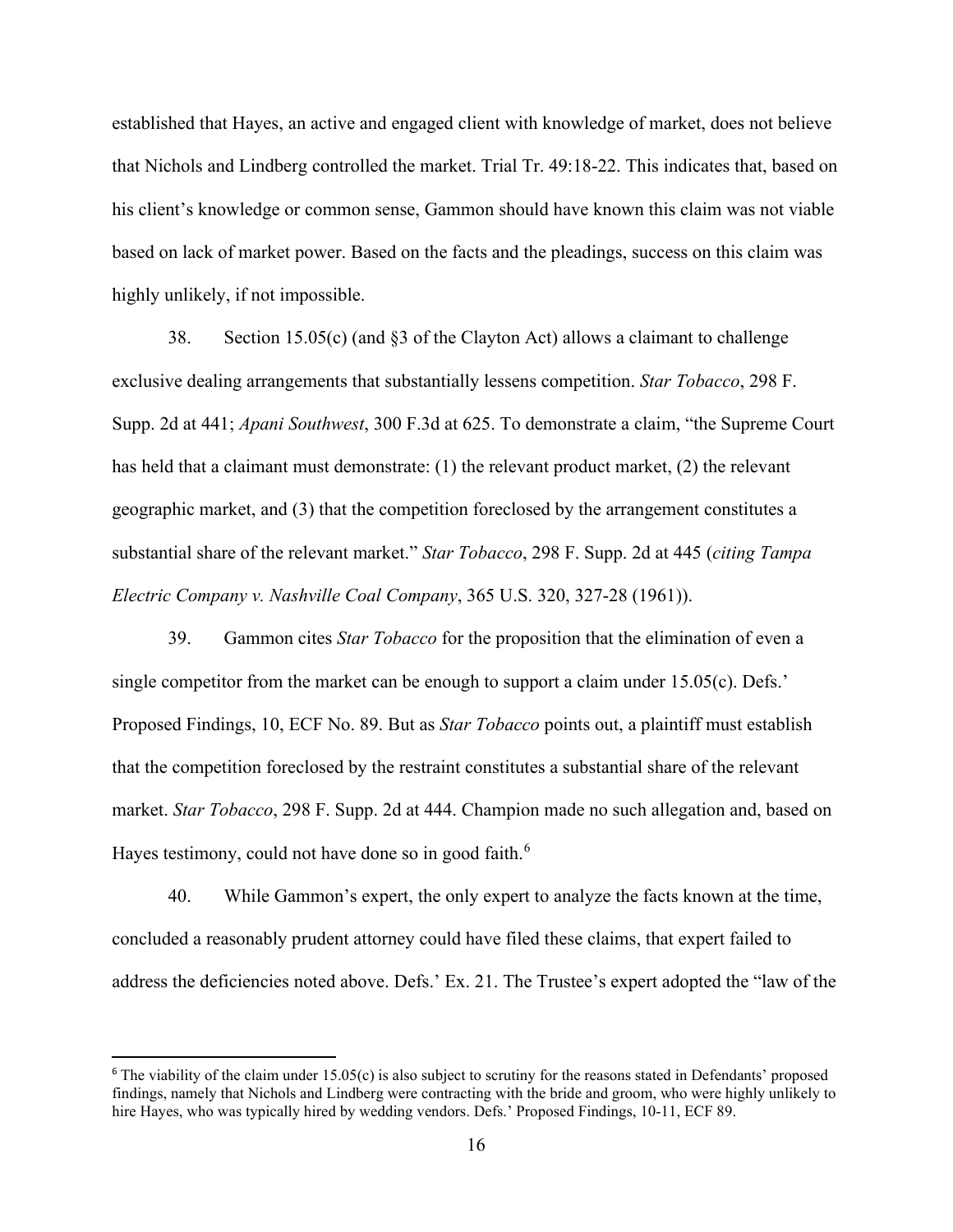case" approach, and thus did not offer any comparable analysis or testimony about the decision to pursue the claims filed in state court. *See, e.g.*, Trial Tr. 85:12-15.

# **2. Tortious interference with existing contracts**

- 41. The elements of tortious interference with existing contracts are
	- (1) the existence of a valid contract
	- (2) a willful or intentional act of interference with the contract
	- (3) proximate cause, and
	- (4) damages.

*Prudential Ins. Co. of Am. V. Financial Review Servs., Inc*., 29 S.W.3d 74, 77 (Tex. 2000).

42. Craig Barker, attorney for Nichols and Lindberg, listed these elements in his May 2014 letter and also cited three cases on which Gammon could rely.[7](#page-16-0) *Id*. Tortious interference with existing contracts is subject to the affirmative defense of justification, which is mentioned in the *Butnaru* and *Seelbach* cases, both of which were cited in Barker's letter. Defs.' Ex. 8, at 3- 4.; *Wal-Mart Stores, Inc. v. Sturges*, 52 S.W.3d 711, 725 (Tex. 2001); *Butnaru.,* 84 S.W.3d at 207; *Seelbach*, 7 S.W.3d at 756-57.

- 43. Champion's petition satisfied the elements above by pleading that
	- (1) Hayes had contracts with Abbey Daigle and Townsley Designs,
	- (2) Nichols and Lindberg, respectively, knew of these contracts and intentionally interfered, and
	- (3) both Daigle and Townsley terminated their contracts because of the

<span id="page-16-0"></span><sup>7</sup> The cases cited in Barker's letter are *Butnaru v. Ford Motor Co.,* 84 S.W.3d 198, 207 (Tex. 2002)(applying four factors for tortious interference with existing contracts and noting affirmative defense of justification may defeat liability), *Astoria Indus. V. SNF, Inc.*, 223 S.W.3d 616, 633-34 (Tex. App. 2007)(applying factors for tortious interference with a business relationship), and *Seelbach v. Clubb*, 7 S.W.3d 749, 756-57 (Tex. App. 1999)(applying factors for tortious interference with a contract and noting defense of justification/privilege).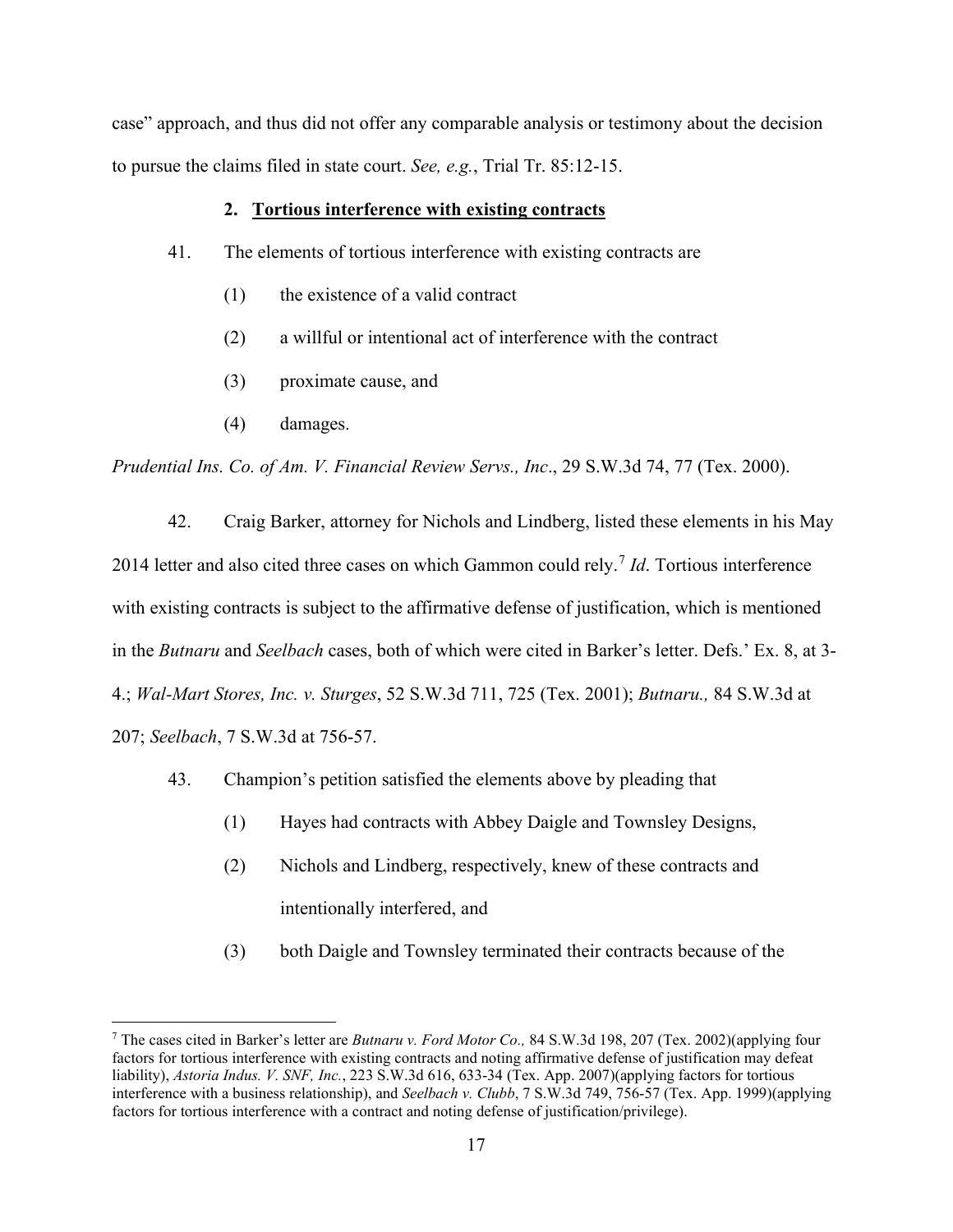interference…

(4) causing Hayes damages.

Pl.'s Ex. 3, at 10-11.

44. While Champion's petition pleaded facts to support the four elements listed above, Gammon failed to anticipate the obvious defense of justification. "Under the defense of legal justification or excuse, one is privileged to interfere with another's contract (1) if it is done in a bona fide exercise of his own rights, or (2) if he has an equal or superior right in the subject matter to that of the other party." *Sterner v. Marathon Oil Co.*, 767 S.W.2d 686, 691 (Tex. 1989). In their state court motion for summary judgment, Nichols and Lindberg argued they were justified in any interference based on their own contracts. Pl.'s Ex. 5, at 24. In response, Champion merely returned to its failed restraint of trade theory, arguing that Nichols and Lindberg had not established a justification defense because their contracts illegally restrained trade. Pl.'s Ex. 6, at 11. Gammon's expert rendered his opinion based on the pleadings alone without addressing whether a reasonably prudent attorney would have filed the claim when faced with this obvious affirmative defense. Defs.' Ex. 21. No relevant testimony from the Trustee's expert was provided.

## **3. Tortious interference with prospective relations**

- 45. The elements of tortious interference with prospective relations are
	- (1) a reasonable probability that the plaintiff would have entered into a business relationship with a third party,
	- (2) the defendant either acted with intention to interfere or knew that interference was substantially certain to occur as a result,
	- (3) the defendant's conduct was independently tortious,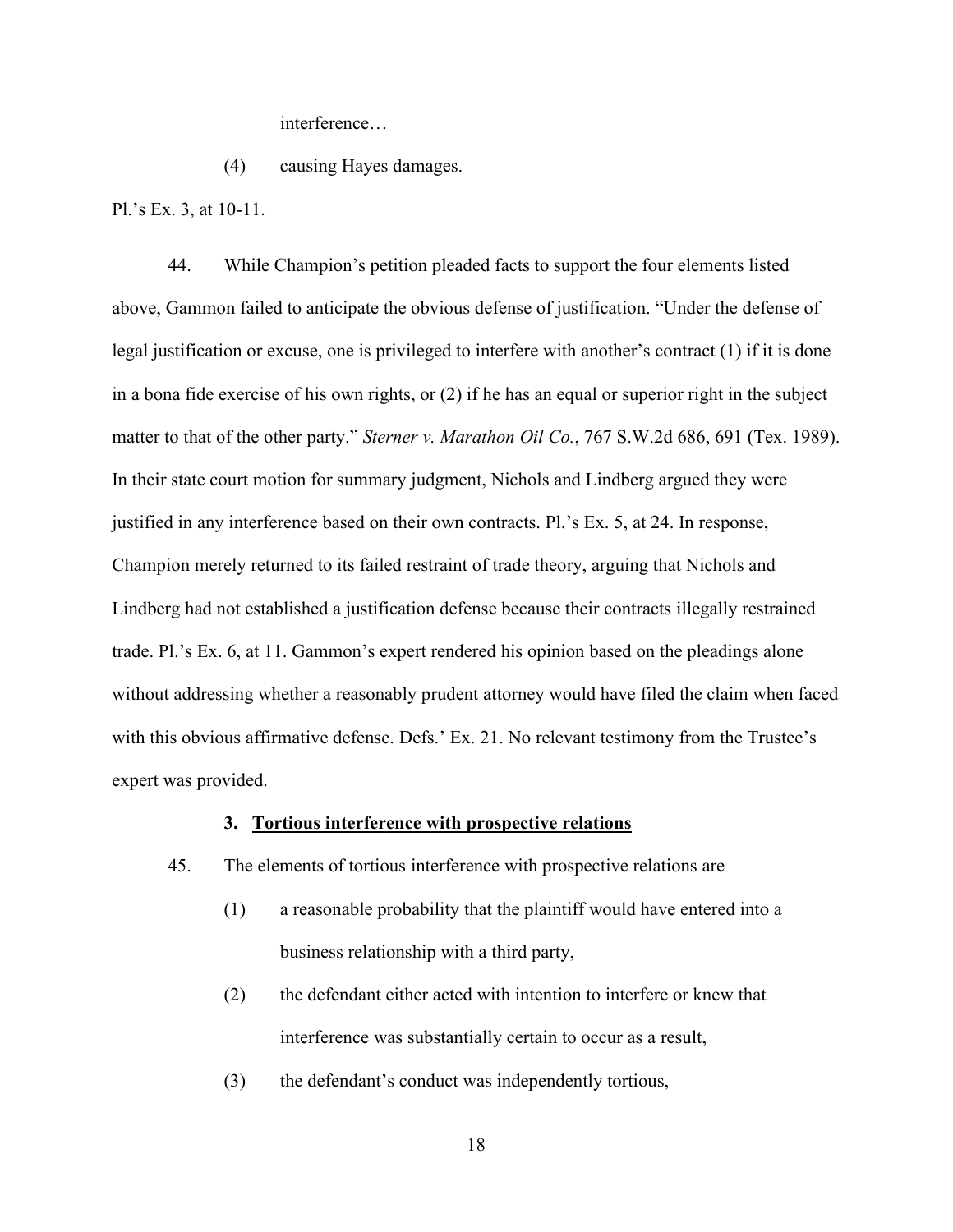- (4) proximate cause, and
- (5) actual damages.

*Coinmach Corp. v. Aspenwood Apt. Corp.*, 417 S.W.3d 909, 923 (Tex. 2013) (citations omitted).

- 46. Champion's petition attempted to satisfy these elements by pleading that
	- (1) Hayes had ongoing relationships with event planners and vendors that hired him and that there was a "reasonable probability Hayes [] would have entered into a business relationship with vendors."
	- (2) Nichols and Lindberg intentionally interfered with Hayes' ongoing business relationships.
	- (3) "Defendants' restraint of trade and expansion of their exclusivity contracts to include pre-event vendor photography is and was independently tortious and illegal"
	- (4) "Defendants' interference proximately caused injury to Hayes…
	- (5) …which resulted in the damages of loss of contracts and resulting revenue."

Pl.'s Ex. 3, at 12.

47. Gammon's expert concluded that Champion's petition correctly recited the elements of this cause of action, and the lack of detail in the pleading could have been corrected though special exceptions. Defs.' Ex. 21, at 10; Trial Tr. 123:3-12 (adopting proffer as direct testimony). What he failed to address, however, was that Champion relied on its doomed restraint of trade argument to satisfy the "independently tortious" element of the claim, making this claim dependent on the success of the restraint of trade claim. Furthermore, the defense of justification was not addressed. As before, the Trustee's expert did not provide any relevant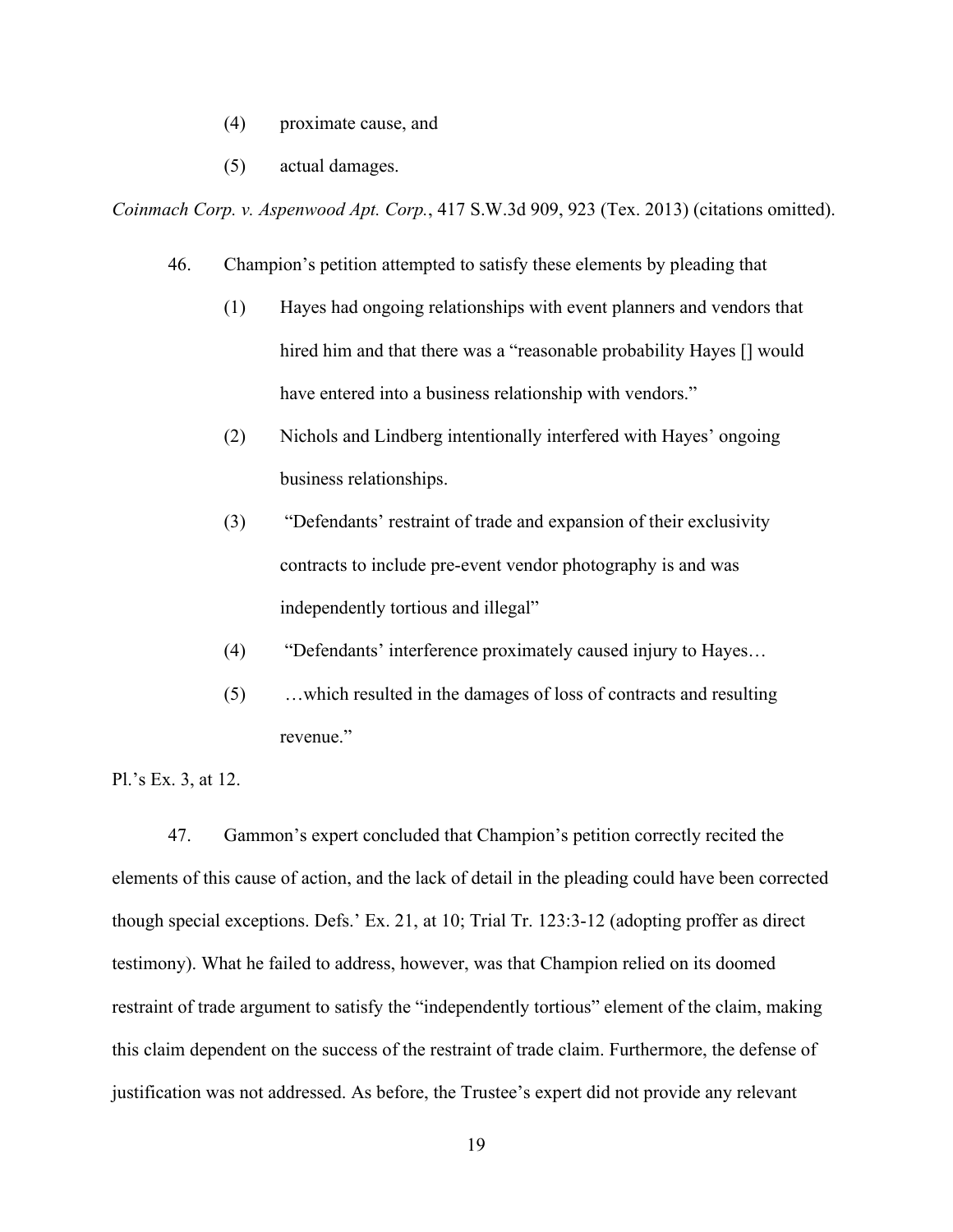testimony other than to adopt the "law of the case."

48. Based on the analysis above, a court that chose to look beyond the expert testimony provided and independently assess the claims as pleaded in the state court based on the information known at the time might conclude that these claims had no chance of success, and thus filing the petition was an act of malpractice.

## **B. Causation**

49. In awarding Nichols and Lindberg their attorney's fees of \$41,518.75, the state trial court made the following finding in its sanctions order:

"Sanctions are also appropriate against Plaintiff under Chapter 10 and Rule 13 because Plaintiff knew or should have known that it was groundless to assert in the above pleadings and motion that Defendants, two local photographers, control worldwide high-end wedding industry about which he pled and because his pronouncements online about the lawsuit are evidence that he authorized the lawsuit and the above pleadings and motion in bad faith and for the improper purpose of discrediting Defendants to gain a competitive advantage over them."

Pl.'s Ex. 15, at 2.

50. The Trustee's expert report, in relying on the sanctions order, offers no evidence as to cause. Pl.'s Ex. 32. At trial his expert merely testified that "Champion suffered damages as a result of the imposition of monetary sanctions against it, as well as the attorneys' fees that it paid to the Gammon defendants for prosecuting the frivolous or groundless lawsuit." Trial Tr. 85:15-19. Gammon's expert also referenced the trial court's sanctions order and concluded that if a breach occurred, the breach was not the proximate cause of damages, citing the trial court's imposition of sanctions on Champion alone and its reliance on Hayes' Facebook posts in its findings. Defs.' Ex. 21, at 11.

51. Gammon also argues in post-trial briefing that causation cannot be established because the result was not foreseeable. Defs.' Post-Trial Br., 12-13, ECF No. 110. He points to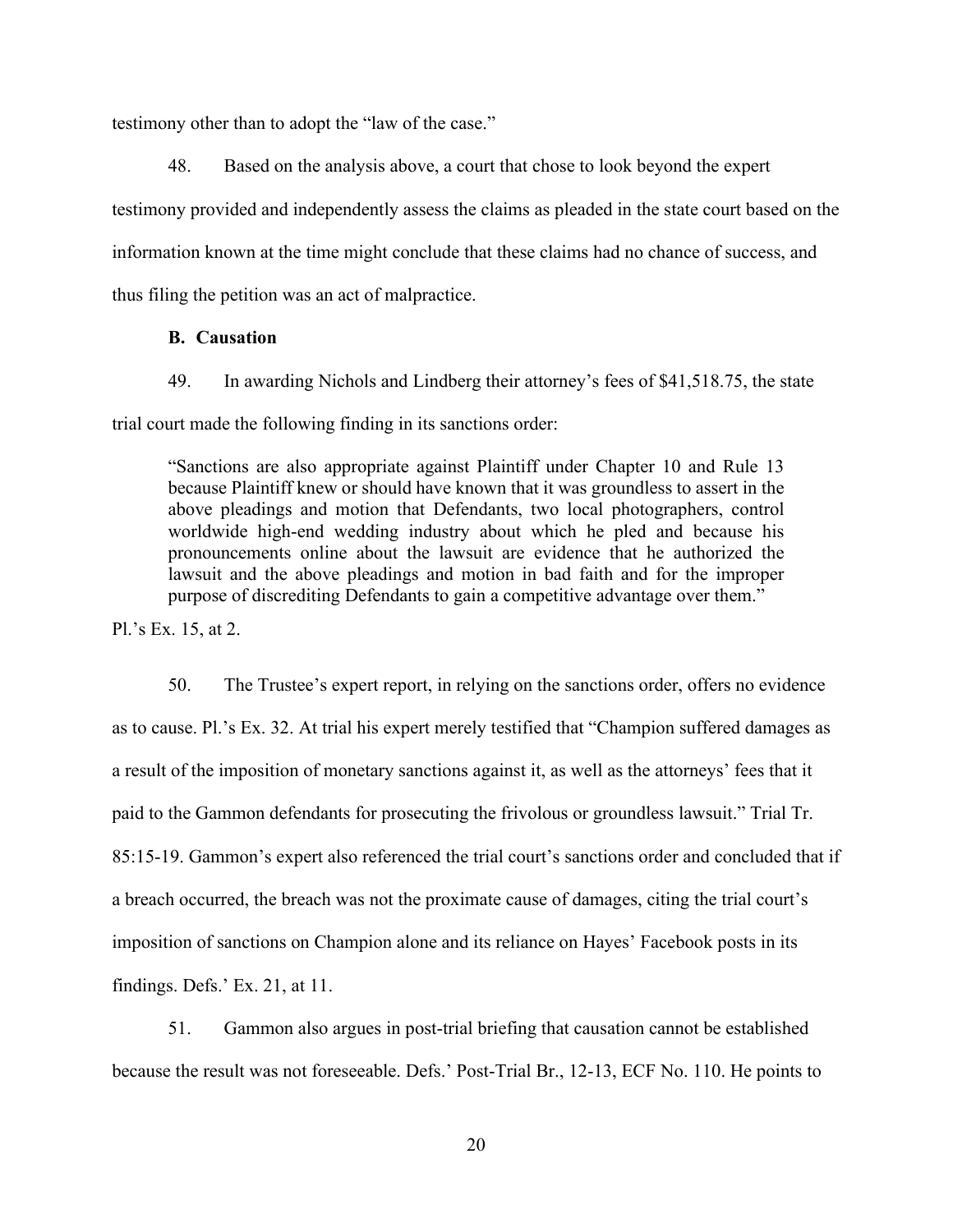events in the procedural history of the state court case, such as Nichols' and Lindberg's failure to use special exceptions, Hayes' defamatory Facebook statement, and alleged errors in the trial and appellate courts, to establish that the sanctions award was not foreseeable. *Id*. Yet as Gammon argued, foreseeability is an aspect of proximate cause, and causation required expert testimony. Defs.' Post-Trial Br., 3;11, ECF No. 110. Gammon's expert opined that Hayes' Facebook posts were the proximate cause of the sanctions award but did not address the other events recited in the post-trial briefing with respect to proximate cause or foreseeability. Defs.' Ex. 21, at 3.

52. Given this lack of expert testimony in support of causation, this Court finds that the Trustee has failed to carry their burden on the malpractice claim. But given the clear defects that infected all four claims pleaded by Champion, it seems inevitable that Nichols and Lindberg would seek dismissal and damages. If a Court were willing to substitute its own judgment for that of Gammon's expert, it could conclude that causation exists here.

## **C. Damages**

53. If a Court found that the Trustee carried his burden on duty, breach, and causation, then the estate (on behalf of Champion) would be entitled to any damages incurred. The Trustee seeks to recover the sanctioned amount of \$41,518.75, representing legal fees incurred by Nichols and Lindberg in defending the state court suit. Pl.'s Proposed findings, 16, ECF No. 91. The Trustee also seeks to recover fees of at least \$31,166.37 collected by Defendants to pursue the lawsuit through the appeal. *Id*.

54. The sanctioned amount would be recoverable, but the amount of fees to be recovered requires more inquiry. That is because the Gammon Defendants would have a right to retain fees collected up until the point at which a reasonable attorney would have realized that their investigation revealed no viable claims and stopped pursuing the suit. While neither expert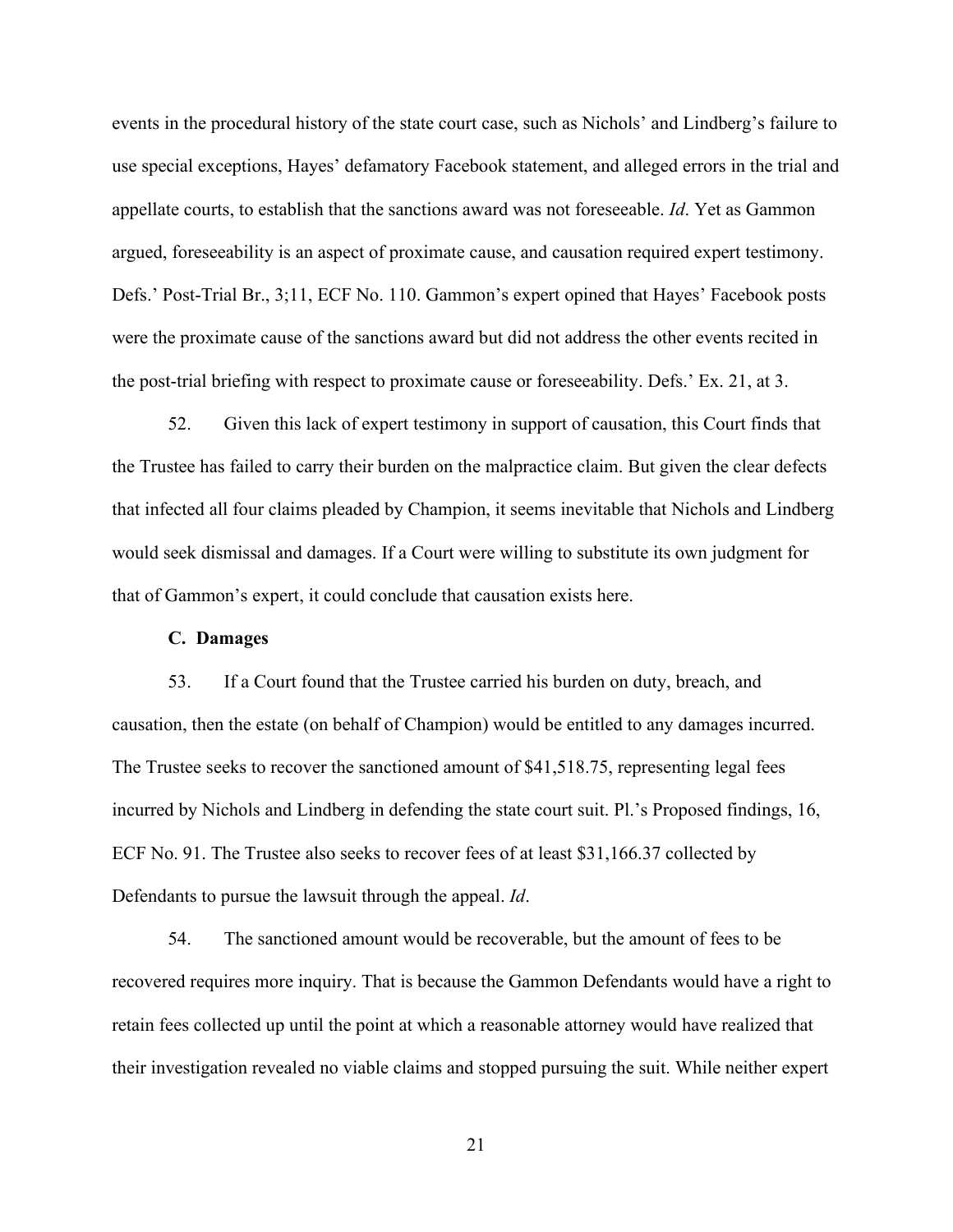provided testimony on this issue, a determination might be made by looking at the attorney billing records. *See* Defs.' Ex. 12. On May 15, 2014, Gammon's associate, Read, billed an hour of time researching defenses to interference, at which time a reasonable attorney would have concluded that Nichols and Lindberg could assert the defense of justification to claims of tortious interference and those claims would not succeed. *Id*. at 1.

55. On May 19, 2014, Read billed two hours of time researching unfair competition. Based on this initial research, a reasonable attorney would have quickly determined that, given the facts here, namely that Hayes was a single competitor feuding with two photographers in a major metropolitan market, a claim of unfair competition based on an antitrust statute could not be sustained. *Id.* at 2. Time billed before May 19 would be compensable because a reasonable attorney might have incurred those fees in investigating the client's case before concluding that the claims could not be sustained. Time billed following May 19 would not be compensable because pursuing the lawsuit after that point was not reasonable, and thus the Gammon Defendants would need to return those fees to Champion. Thus, the Gammon Defendants may retain the \$4,501.00 billed up to and including May 19. Defs.' Ex. 12, at 1-2. The Trustee sought to recover \$31,166.37, the amount of fees collected for pursuing Champion's affirmative claims. Pl.'s Proposed Findings, 17, ECF No. 90. Thus, the amount the Trustee might recover would be the sanctions award of \$41,518.75 plus \$31,166.37 in fees, less the \$4,501.00 in fees incurred up to and including May 19, for a total of \$68,184.12.

56. Gammon argues that, once creditors have been paid, there is no reason for the Trustee to pursue a malpractice claim "for the benefit of the debtor's owners who did not wish to pursue the claim in the first place." Defs.' Post-Trial Br., 2-3, ECF No. 110. But, Gammon cites no law to support this proposition and the Court finds the argument unpersuasive for three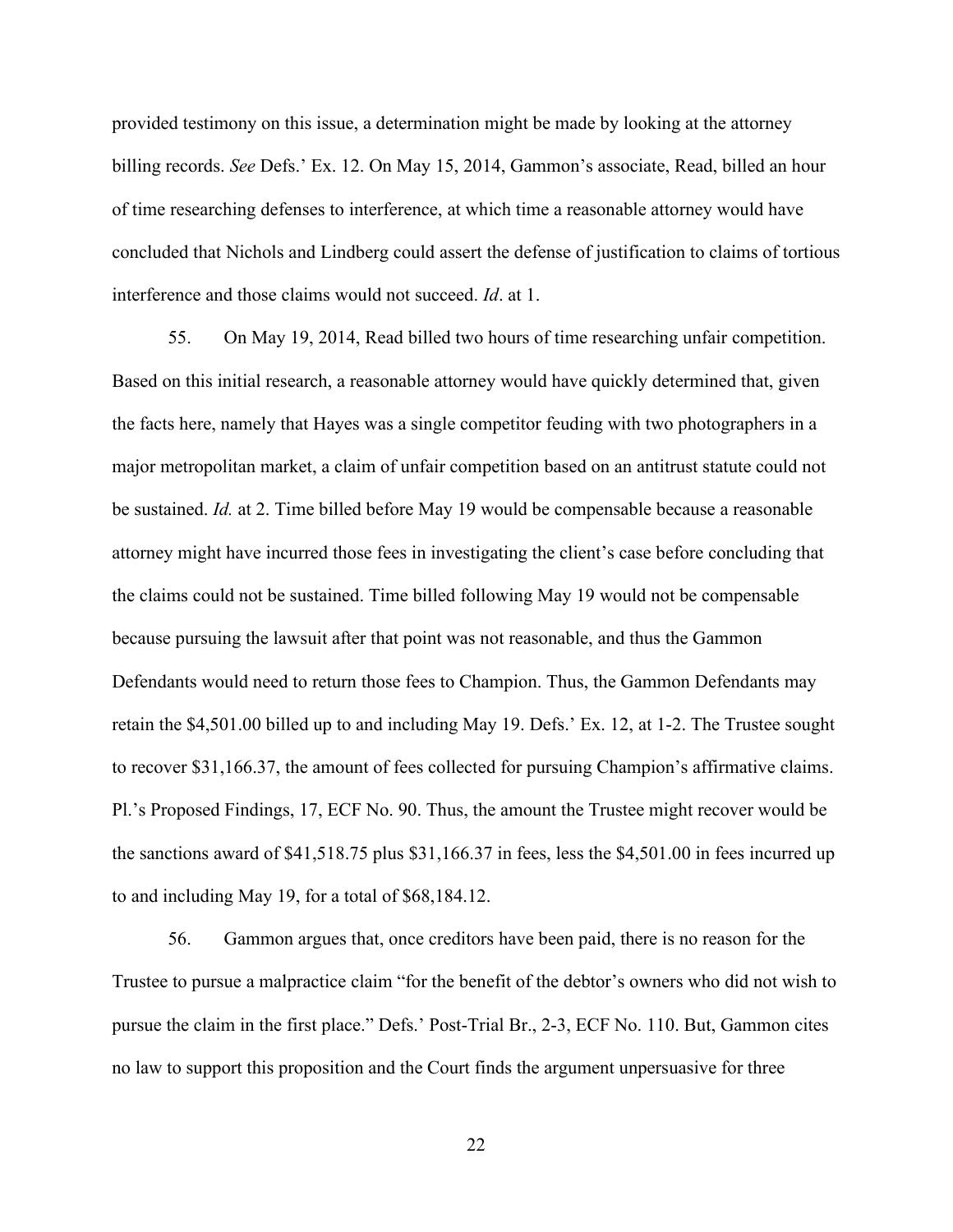reasons. First, the creditors have not been paid. Nichols and Lindberg still have outstanding proofs of claim for the amount of the sanctions award. Second, and even if Nichols and Lindberg had been paid, the Trustee could recover his costs of administration by pursuing the claim.<sup>[8](#page-22-0)</sup> Finally, the Trustee, and not Champion's owners, has the right to pursue the claim. *See generally*, 11 U.S.C. §§ 323; 704. Indeed, a "trustee has a fiduciary duty to maximize the value of the estate." *In re Bechuck*, 472 B.R. 371, 377 (Bankr. S.D. Tex. 2012) (citing 11 U.S.C. § 704(a); *In re Johnson*, 433 B.R. 626, 638 (S.D. Tex. 2010)). The Trustee has discretion in exercising his statutory and fiduciary duties, including using his "reasonable business judgment in deciding what actions to bring…". *In re Cooper*, 405 B.R. 801, 812 (Bankr. N.D. Tex 2009). The Court will not second-guess the Trustee's business judgment here.

57. Next, Gammon argues that without the support of Hayes, the client, the estate cannot establish a malpractice claim. Defs.' Post-Trial Br., 7, ECF No. 110. Gammon relies on *In re Segerstrom* to support his theory. 247 F.3d 218 (5th Cir. 2001). In *Segerstrom*, the Chapter 7 trustee brought a malpractice action on behalf of the estate based on prepetition representation of the debtor that led to a judgment against the debtor of \$8.5 million dollars. *Id.* at 221. After the malpractice suit was filed, the debtor signed an affidavit stating that she was happy with the firm's work in the state court. *Id.* at 222. The Fifth Circuit found that the debtor's postpetition conduct did not affect whether a malpractice claim was part of her bankruptcy estate because she "never denied or waived that malpractice action *prior to the commencement of her bankruptcy*." *Id.* at 224 (emphasis in original). But the Court found that her affidavit did prevent the estate from meeting its burden on causation because there was "no evidence that Segerstrom did not

<span id="page-22-0"></span><sup>8</sup> Furthermore, precedent suggests that the Trustee may recover the whole value of the suit, even when the claims are less than that amount. *Crescent Res. Litig. Trust. V. Duke Energy Corp.*, 500 B.R. 464, 480 (Bankr. W.D. Tex. 2013)(Fifth Circuit rule allows the trustee to recover the full value of an avoided transfer even when the claims were nominal in the section 544(b) context).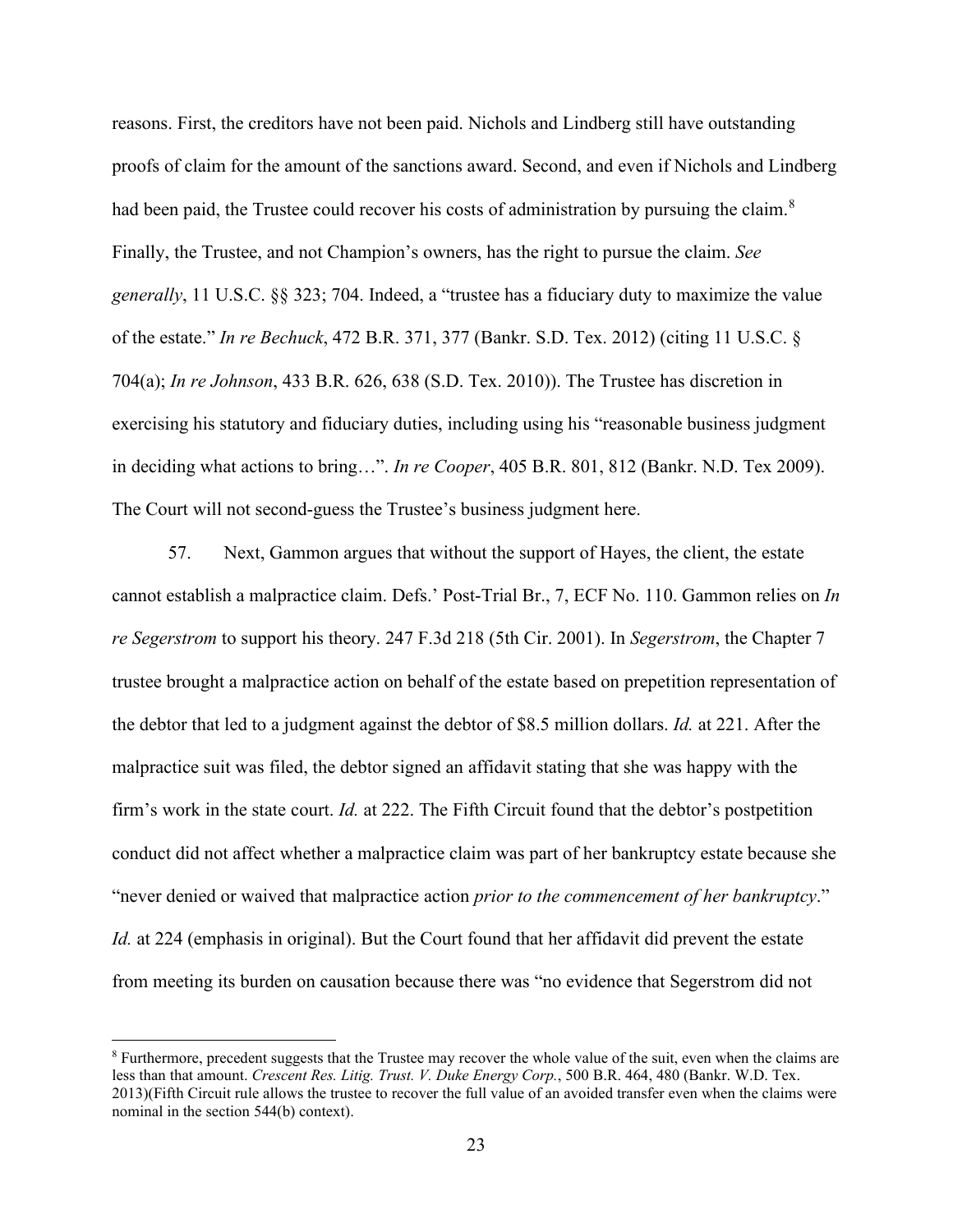receive the precise goal she sought in the [] litigation." *Id.* at 226. This finding was mainly premised on the fact that, by strategically accepting liability for the accident at issue, Segerstrom protected her overarching interests by diverting liability from her parents' company, which would have damaged her far more than personal liability. *Id.* 

58. As the Trustee points out, the facts of *Segerstrom* are distinct from the facts here. Pl.'s Post-Trial Reply, 8-12, ECF No. 111. First, while Hayes testified at trial that he never consulted an attorney about a potential malpractice suit before bankruptcy, was indifferent to the Trustee's decision to sue Gammon, and did not endorse the Trustee's theories, he did not deny or waive the malpractice action, and certainly did not do so prepetition. Trial Tr. 52:13-17; 59:5-14. Moreover, the debtor in *Segerstrom* had competing interests because, as a teenager, she still relied on her parents for financial support and didn't have any unencumbered assets. 247 F.3d at 226. For that reason, directing liability to herself and away from her parents and their company benefitted her. *Id*. No such facts exist here. Thus, Hayes' indifference to the malpractice suit does not prevent the Trustee from recovering on behalf of Champion's estate.

59. Finally, Gammon argues that there is no basis to impute personal liability to him personally for the work of his associate, Tony Read, unless he committed an independent act of malpractice. Defs. Post-Trial Br., 11, ECF No. 110. While the Trustee asserted failure to supervise in his First Amended Complaint, Gammon argues that, because the expert report did not address the new theory and thus the expert could not discuss the theory at trial, there is no ground on which to hold Gammon liable. *Id*. At trial, Gammon testified that he was "responsible for the pleadings that came out of the law office at that time" and that "ultimately, the buck stops here." Trial Tr. 69:16-19. Through this statement, Gammon obviated any deficiencies in the Trustee's pleadings or exhibits by accepting personal responsibility for filing the lawsuit.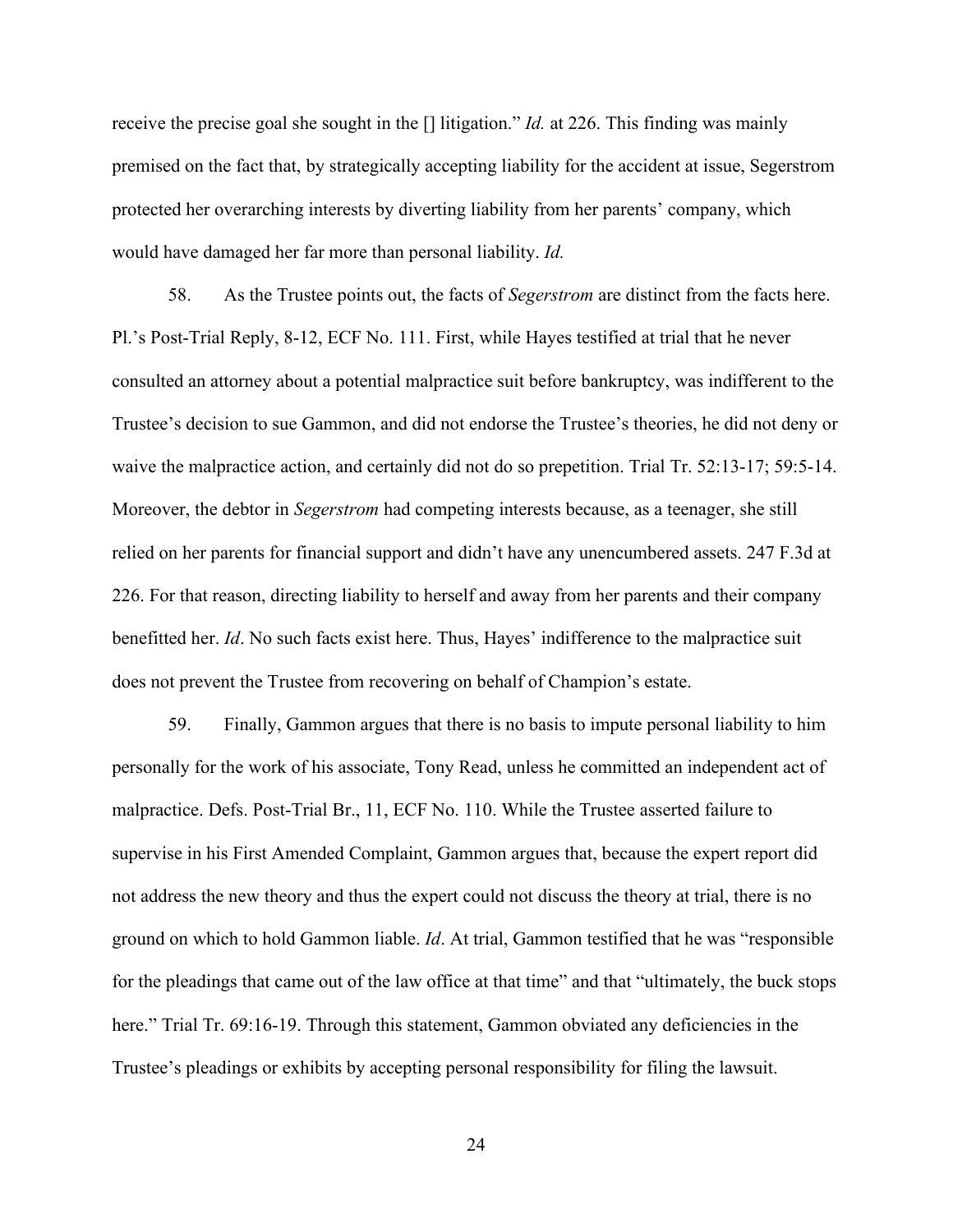60. The Trustee requests both actual and punitive damages. By his own admission, the Trustee must prove that Gammon acted with either malice or gross negligence by clear and convincing evidence. Pl.'s Post-Trial Br., 6, ECF No. 106; *See also* Tex. Civ. Prac. & Rem. Code §41.003. "Malice' means a specific intent by the defendant to cause substantial injury or harm to the claimant." Tex. Civ. Prac. & Rem. Code §41.001(7). (11)

61. "Gross negligence' means an act or omission:

(A) which when viewed objectively from the standpoint of the actor at the time of its occurrence involves an extreme degree of risk, considering the probability and magnitude of the potential harm to others; and

(B) of which the actor has actual, subjective awareness of the risk involved, but nevertheless proceeds with conscious indifference to the rights, safety, or welfare of others."

Tex. Civ. Prac. & Rem. Code §41.001(11).

62. By relying heavily on the sanctions order in the state court, the Trustee has failed to produce evidence sufficient to produce a finding of malice or gross negligence. Pl.'s Post-Trial Reply, 10-11, ECF No. 111. There was limited, if any, testimony at trial about Gammon's state of mind and Hayes testified that Gammon "certainly did not ever intentionally try to harm [Champion] or me personally." Defs.' Ex. 23, at 3; Trial Tr. 99:4-9. For this reason, the trustee has failed to carry his burden as to punitive damages.

### **Conclusion**

63. The Trustee's expert—constrained by the Trustee's incorrect law of the case theory—failed to analyze Gammon's decision to file the lawsuit based on what he knew when he